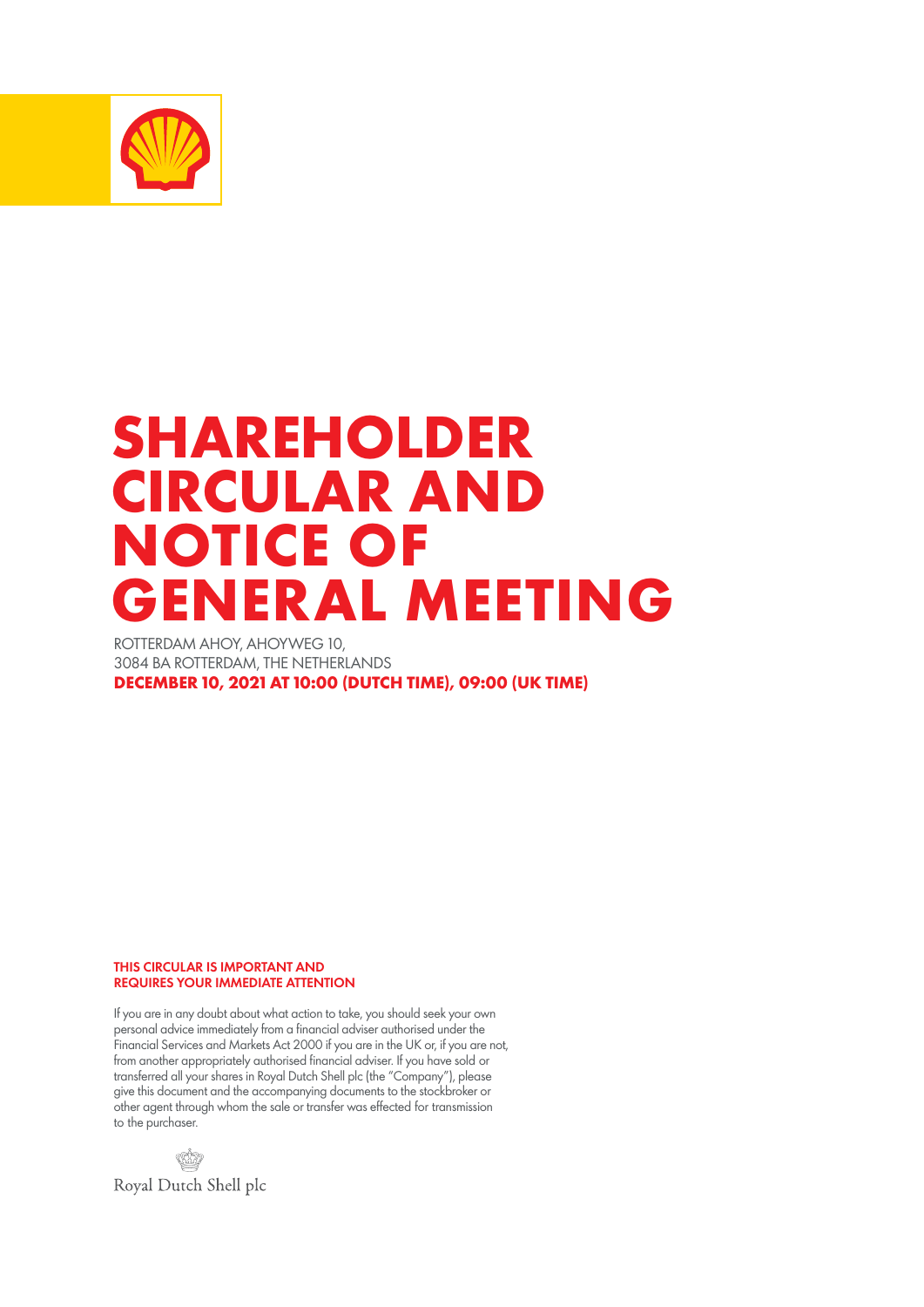This Circular contains forward-looking statements (within the meaning of the U.S. Private Securities Litigation Reform Act of 1995) concerning the financial condition, results of operations and businesses of the Company. All statements other than statements of historical fact are, or may be deemed to be, forward-looking statements. Forward-looking statements are statements of future expectations that are based on management's current expectations and assumptions and involve known and unknown risks and uncertainties that could cause actual results, performance or events to differ materially from those expressed or implied in these statements. Forward-looking statements include, among other things, statements concerning the potential exposure of the Company to market risks and statements expressing management's expectations, beliefs, estimates, forecasts, projections and assumptions. These management's expectations, beliefs, estimates, forecasts, projections and assumptions. These forward-looking statements are identified by their use of terms and phrases such as "aim", "ambition", "anticipate", "believe", "could", "estimate", "expect", "goals", "intend", "may", "milestones", "objectives", "outlook", "plan", "probably", "project", "risks", "schedule", "seek", "should", "target", "will" and similar terms and phrases.

There are a number of factors that could affect the future operations of the Company and could cause those results to differ materially from those expressed in the forwardlooking statements included in this Circular, including (without limitation): (a) price fluctuations in crude oil and natural gas; (b) changes in demand for the Company's products; (c) currency fluctuations; (d) drilling and production results; (e) reserves estimates; (f) loss of market share and industry competition; (g) environmental and physical risks; (h) risks associated with the identification of suitable potential acquisition properties and targets, and successful negotiation and completion of such transactions; (i) the risk of doing business in developing countries and countries subject to international sanctions; (j) legislative, judicial, fiscal and regulatory developments including regulatory measures addressing climate change; (k) economic and financial market conditions in various countries and regions; (l) political risks, including the risks of expropriation and renegotiation of the terms of contracts with governmental entities, delays or advancements in the approval of projects and delays in the reimbursement for shared costs; (m) risks associated with the impact of pandemics, such as the COVID-19 (coronavirus) outbreak; and (n) changes in trading conditions.

No assurance is provided that future dividend payments will match or exceed previous dividend payments. All forward-looking statements contained in this Circular are expressly qualified in their entirety by the cautionary statements contained or referred to in this section. Readers should not place undue reliance on forward-looking statements. Additional risk factors that may affect future results are contained in Royal Dutch Shell plc's Form 20-F for the year ended 31 December 2020 (available at www.shell.com/investor and www.sec.gov). These risk factors also expressly qualify all forward-looking statements contained in this Circular and should be considered by the reader.

Each forward-looking statement speaks only as of the date of this Circular. Neither the Company nor any of its subsidiaries undertake any obligation to publicly update or revise any forward-looking statement as a result of new information, future events or other information. In light of these risks, results could differ materially from those stated, implied or inferred from the forward-looking statements contained in this Circular.

Unless otherwise indicated, all references in this document to (i) "Pounds Sterling" or "£" are to the lawful currency of the United Kingdom, (ii) "Euros", are to the lawful currency of the EU and (iii) "US Dollars" or "\$" are to the lawful currency of the United States of America.

Shareholders may not use any electronic address provided in this document to communicate with the Company for any purposes other than those expressly stated.

The companies in which Royal Dutch Shell plc directly and indirectly owns investments are separate legal entities. In this Circular, the term "Company" is used to refer to Royal Dutch Shell plc; however, "Shell", "we", "us" and "our" are sometimes used for convenience where references are made to Royal Dutch Shell plc and/or its subsidiaries in general. These expressions are also used where no useful purpose is served by identifying the particular company or companies.

**Shareholder Helpline:** 0800 085 4975 (UK) or +44 (0)800 085 4975 (for those outside of the UK)

#### **Royal Dutch Shell plc – Shareholder services**

Equiniti, Aspect House, Spencer Road, Lancing, West Sussex BN99 6DA, United Kingdom

#### **Legal advisers to Royal Dutch Shell plc**

The Company has been advised in connection with certain aspects of the Simplification by Slaughter and May, De Brauw Blackstone Westbroek NV, Lubbers Boer Douma and Cravath, Swaine & Moore LLP.

#### **Royal Dutch Shell plc**

Registered in England and Wales, Company number 4366849 Registered office: Shell Centre, London, SE1 7NA, United Kingdom Headquarters: Carel van Bylandtlaan 30, 2596 HR The Hague, The Netherlands Registered with the Dutch Trade Register under number 34179503

## **CONTENTS**

3 **PART I LETTER FROM THE CHAIR**

5 **PART II ACTION TO BE TAKEN**

6 **PART III EXPECTED TIMETABLE OF PRINCIPAL EVENTS**

7 **PART IV LETTER FROM THE BOARD**

### 10

**PART V STRUCTURAL BENEFITS AND COSTS OF THE SIMPLIFICATION**

13 **PART VI SHAREHOLDER TAXATION**

19 **PART VII ADDITIONAL INFORMATION**

20 **PART VIII DEFINITIONS** 

22 **PART IX NOTICE OF GENERAL MEETING**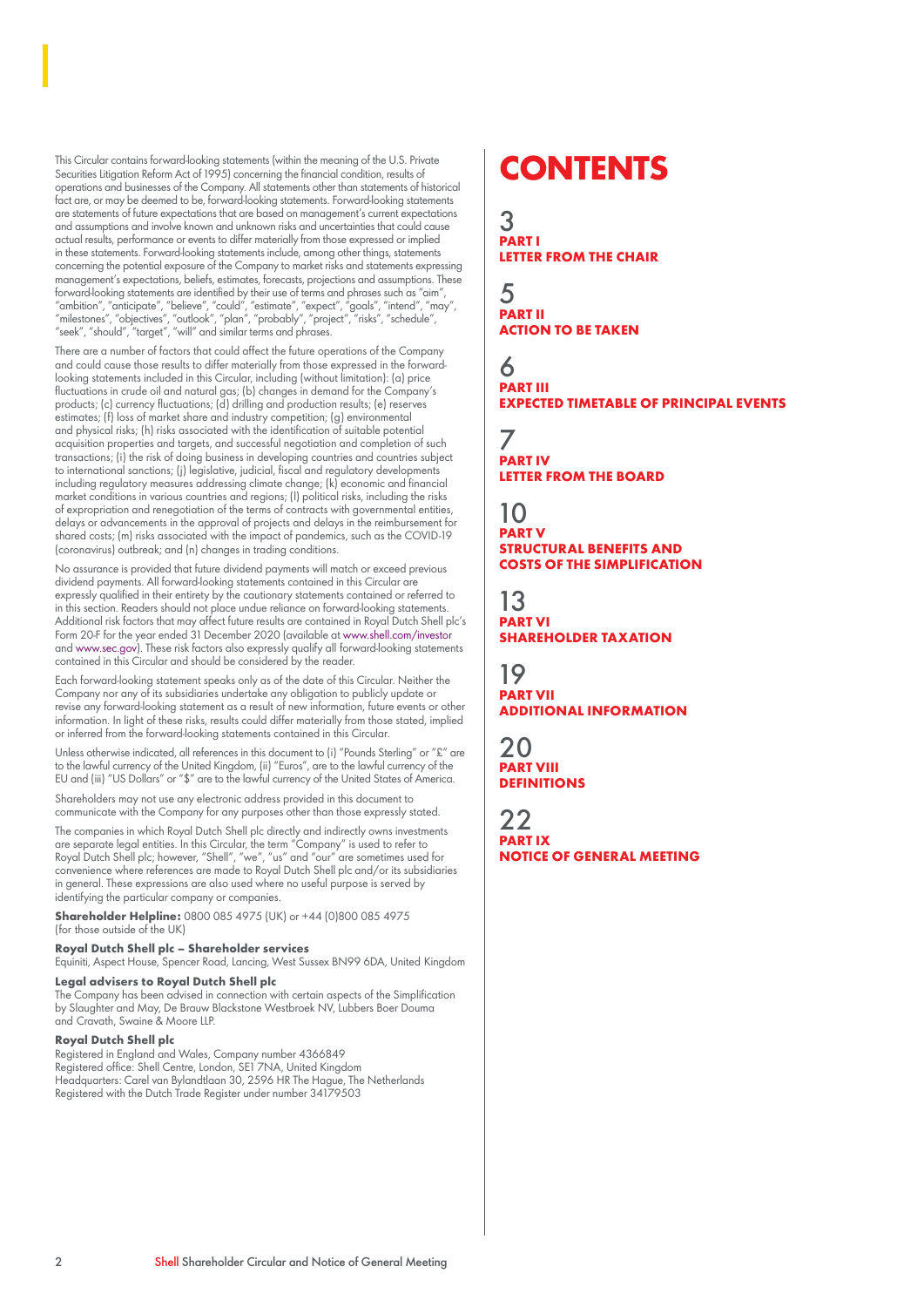

## **LETTER FROM THE CHAIR**



#### Dear Shareholder,

#### **PROPOSAL TO SIMPLIFY ROYAL DUTCH SHELL PLC**

Your Board has announced a proposal to amend Shell's Articles of Association (the "Articles"). This will enable a simplification of its share structure and an increase in the speed and flexibility of capital and portfolio actions. The Board believes that the Simplification will strengthen Shell's competitiveness and accelerate both shareholder distributions and delivery of its strategy to become a net-zero emissions energy company.

#### The Simplification entails:

- **establishing a single line of shares** to eliminate the complexity of Shell's A/B Share Structure; and
- **aligning** Shell's tax residence with its country of incorporation in the UK by **relocating** Board and Executive Committee ("EC") meetings, and the CEO and CFO, to the UK; and consequently changing the Company's name from Royal Dutch Shell plc to Shell plc.

The underlying economic interests of existing Shareholders and holders of ADSs will remain unchanged.

In the letter on pages 7 to 9 of this Circular, the Board provides the background to and reasons for the Simplification, which will provide the Company with a conventional single share structure to enable Shell to compete more effectively. The Board strongly recommends that you vote in favour of the resolution set out at the end of this Circular (the "Resolution").

#### **WHAT HAPPENS NEXT?**

A General Meeting has been scheduled for December 10, 2021 at which the Resolution to amend the Articles, as set out in full at the end of this Circular, will be tabled. The actions for Shareholders are described on page 5 of this Circular.

#### **QUESTIONS AND ANSWER SESSION**

We have provided answers to some of the questions we expect you might have at www.shell.com/simplification where you will also find a video message from me. In addition, we will be hosting an online question and answers session on November 30, 2021, details of which can be found at www.shell.com/simplification. Further, questions can also be asked via the shareholder helpline (details of which can be found on page 2 of this Circular) and at the General Meeting, scheduled to be held on December 10, 2021.

#### **VOTING**

Your support is important to us. Regardless of whether you simply choose to watch the webcast of the General Meeting or virtually or physically attend the General Meeting, we strongly encourage you to vote your Shares ahead of the General Meeting through the medium attributable to the way that you hold your Shares.

#### **RECOMMENDATION**

The Board believes that the Simplification is in the best interests of the Company and Shareholders as a whole. Accordingly, **the Board strongly recommends that Shareholders vote in favour of the Resolution to amend the Articles**.

Yours faithfully

#### **SIR ANDREW MACKENZIE**

Chair, Royal Dutch Shell plc November 15, 2021



### General meeting – online options

Our General Meeting will be broadcast live at 10:00 (Dutch time), 09:00 (UK time) on Friday December 10, 2021. Shareholders who simply want to watch the General Meeting should log on to the webcast at www.shell.com/gm/webcast and follow the online instructions. Shareholders that want to vote or ask questions at the General Meeting should access the virtual meeting at https://web.lumiagm.com. Details on each option can be found on page 24 of this Circular.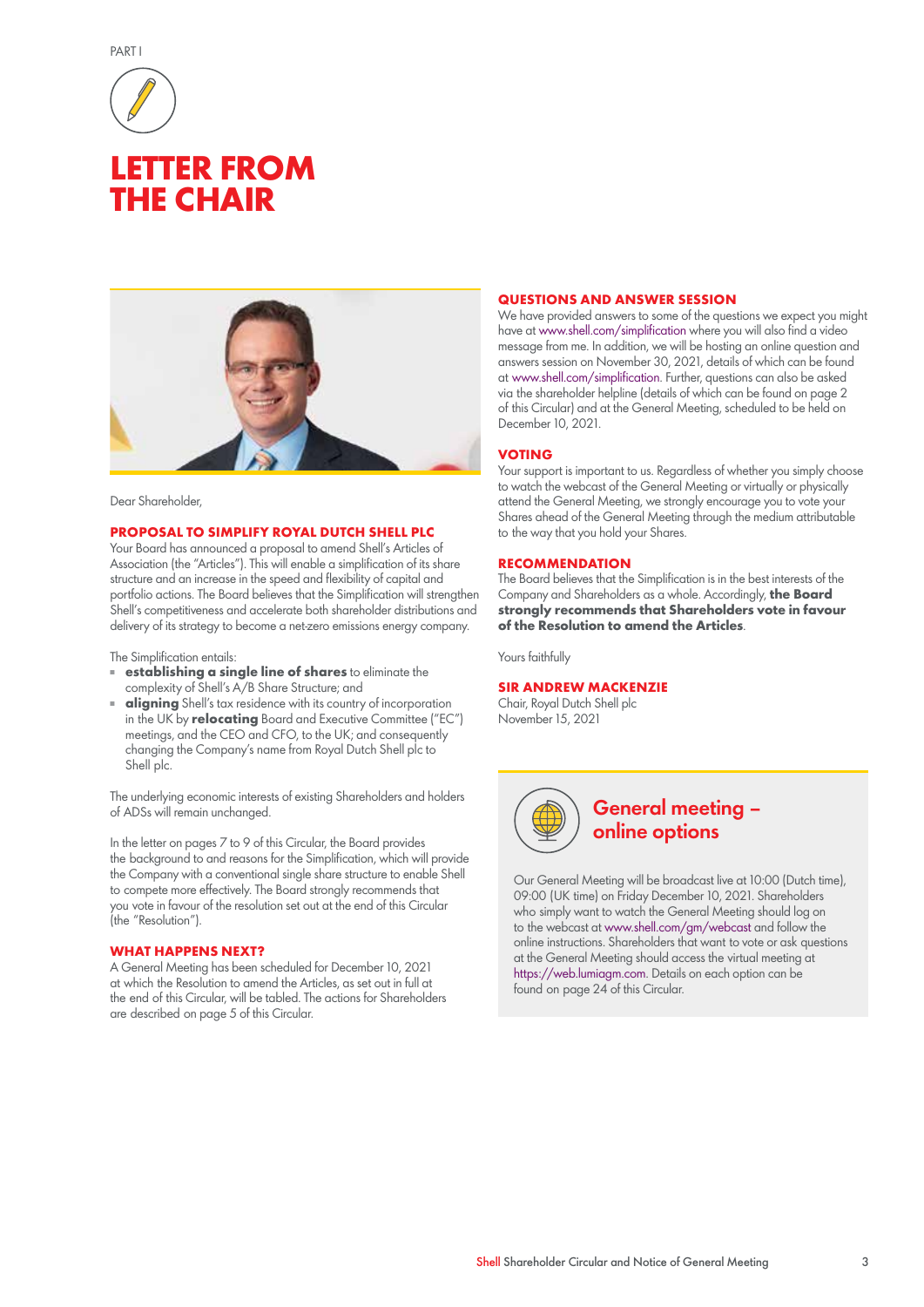

## **SIMPLIFICATION OF THE COMPANY**

| $---$       | Dividend flows                                  |
|-------------|-------------------------------------------------|
| <b>STT</b>  | The Shell Transport and Trading Company Limited |
| ВG          | <b>BG Group Limited</b>                         |
| <b>SPNV</b> | Shell Petroleum N.V.                            |





One line of shares with equal voting rights

No change expected to AEX index inclusion

Complex structure compared to competitors Simplified share structure, increase in speed and flexibility of capital and portfolio actions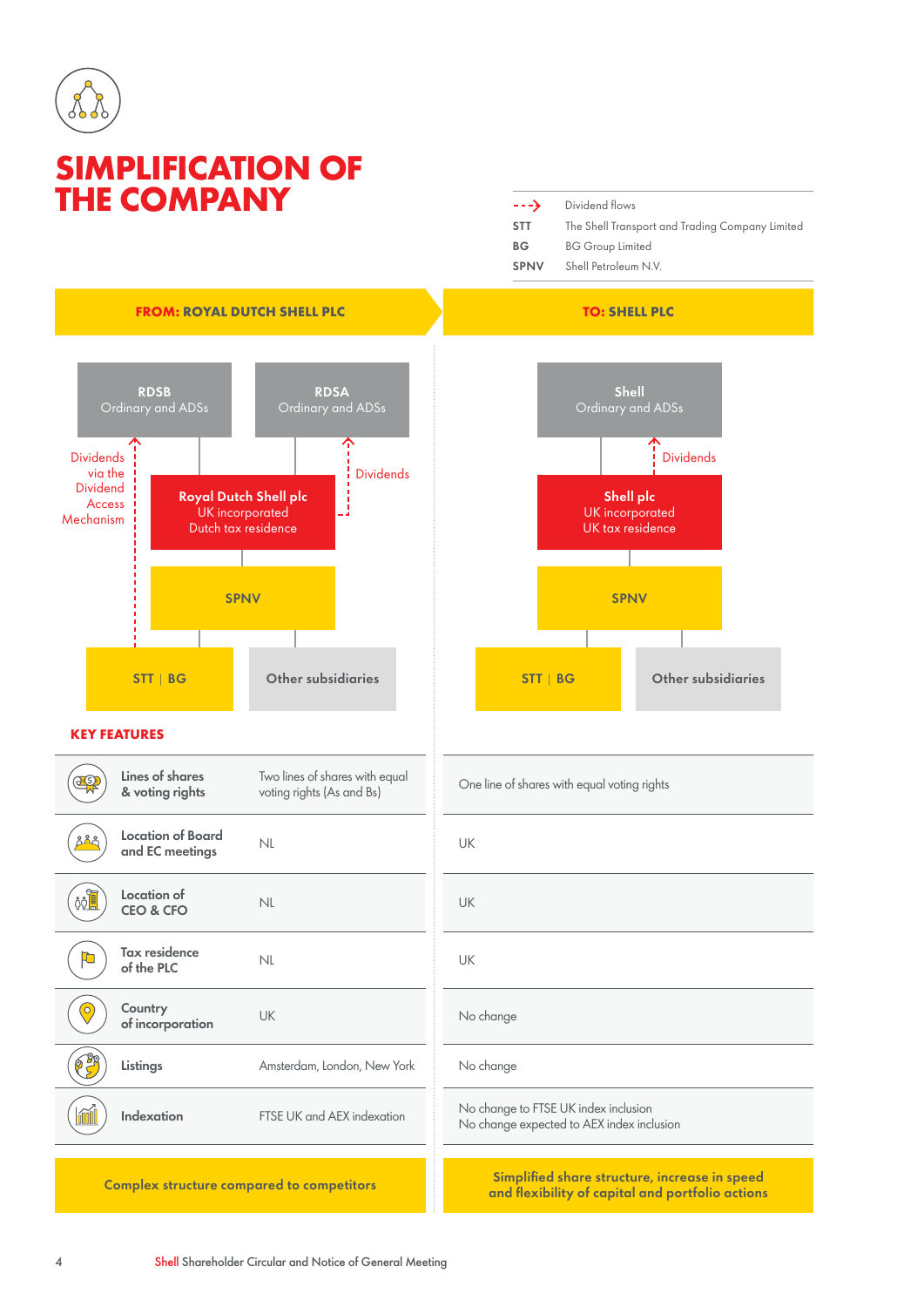



## **ACTION TO BE TAKEN**

### **Shares registered in your own name or held through the Royal Dutch Shell Corporate Nominee**

You will have received with this Circular a personalised form of proxy ("Proxy Form") or a personalised voting instruction form ("CSN Voting Instruction Form"). The Board is keen to ensure that the views of all investors are represented and, whether or not you intend to attend the General Meeting, you are therefore strongly urged to return your Proxy Form or CSN Voting Instruction Form, or to submit your proxy or instruction electronically, as soon as possible and in any event to reach Equiniti by 10:00 (Dutch time), 09:00 (UK time), on December 8, 2021.

If you have any questions relating to the completion and return of the Proxy Form or CSN Voting Instruction Form, please call the shareholder helpline on 0800 085 4975 (from inside the UK) or +44 (0) 800 085 4975 (from outside the UK). The shareholder helpline is open between 08:30 and 17:30 (UK time), Monday to Friday (excluding public holidays in England and Wales).

Calls to the helpline from outside of the UK will be charged at applicable international rates. Different charges may apply to calls made from mobile telephones and calls may be recorded and monitored for security and training purposes. The operators cannot provide any financial, legal or tax advice.

### **Shares held through Euroclear Nederland (via banks or brokers)**

The Board is keen to ensure that the views of all investors are represented. You are therefore strongly urged to contact your bank or broker as soon as possible to arrange to: (i) attend the General Meeting; (ii) appoint a proxy to attend, speak and vote on your behalf; and/or (iii) give voting instructions without attending the General Meeting. Alternatively, you can make your choice electronically by accessing the website www.abnamro.com/evoting and following the online instructions.

Any instruction, whether by hard copy or by electronic means, must be received by 10:00 (Dutch time) on December 8, 2021.

### **Shares held through third party agents or nominees (other than the Royal Dutch Shell Corporate Nominee)**

The Board is keen to ensure that the views of all investors are represented. If your Shares are held by a third party agent or nominee, you are therefore strongly urged to speak directly to them about how to exercise the votes attached to those Shares and / or how to attend the General Meeting.

### **ADS holders**

The Board is keen to ensure that the views of holders of American Depositary Shares ("ADSs") are represented. If you are a registered holder, you are therefore strongly urged to complete your personalised voting instruction form which will be circulated by the ADS Depositary ("ADS Voting Instruction Form") and return it by 12:00 (New York time) on December 7, 2021.

If you have any questions relating to the completion and return of the ADS Voting Instruction Form, please contact the ADS Depositary, JPMorgan Chase Bank, N.A., on +1 888 737 2377 (from within the USA) or +1 651 453 2128 (from outside the USA) between 07:00 and 19:00 (New York time), Monday to Friday (excluding public holidays in New York).

If you hold your ADSs beneficially through a bank or broker, you are strongly urged to contact your bank or broker as soon as possible about how to exercise the votes attached to the Shares represented by your ADSs.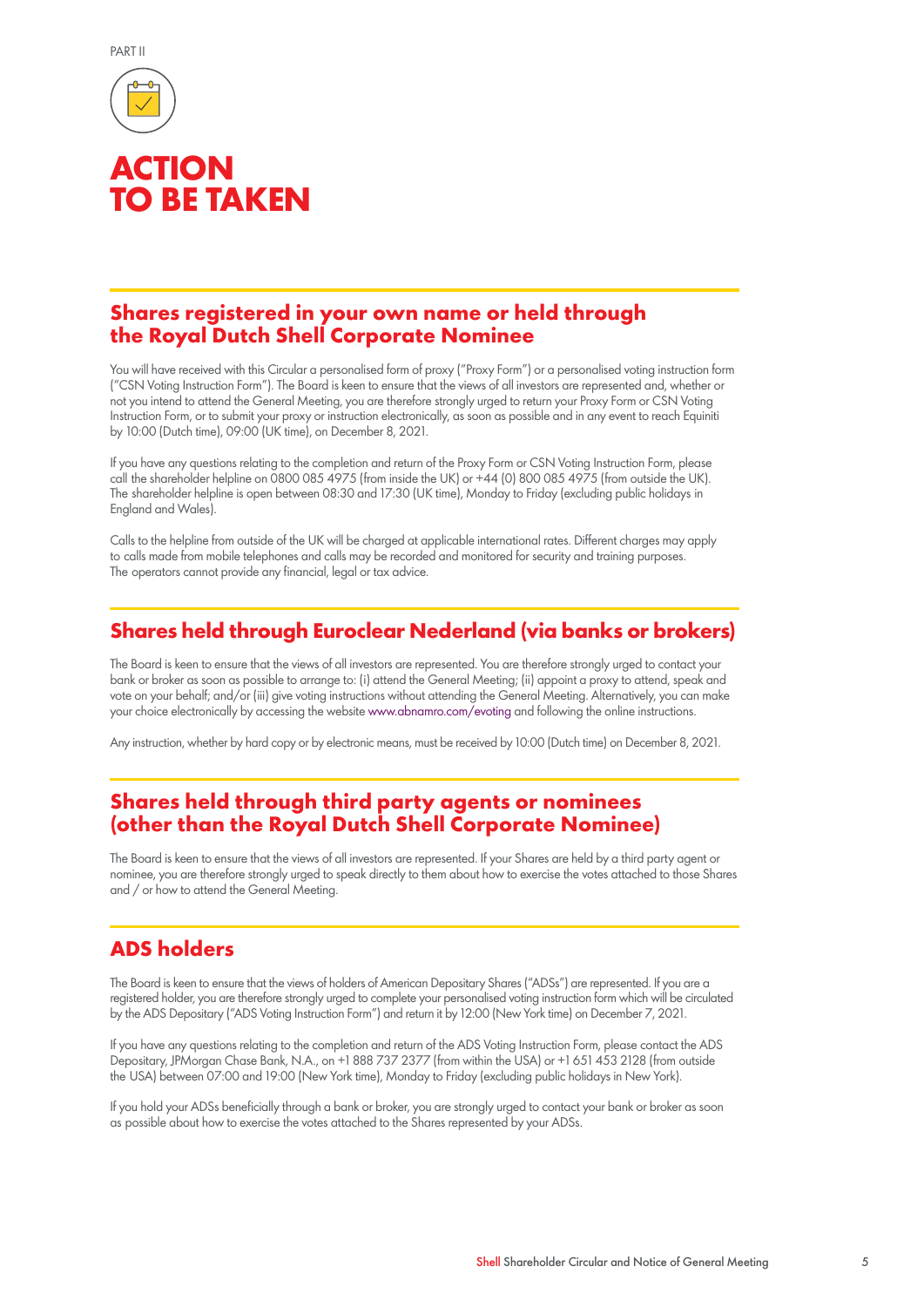

## **EXPECTED TIMETABLE OF PRINCIPAL EVENTS**

| <b>PRINCIPAL EVENTS</b>                                                                                                                        | <b>EXPECTED TIME AND/OR DATE [A]</b>                            |  |
|------------------------------------------------------------------------------------------------------------------------------------------------|-----------------------------------------------------------------|--|
| <b>LATEST TIME FOR RECEIPT BY THE</b><br><b>ADS DEPOSITARY OF THE ADS</b><br><b>VOTING INSTRUCTION FORMS</b><br><b>FOR THE GENERAL MEETING</b> | 12:00 (New York time) on December 7, 2021 [B]                   |  |
| <b>LATEST TIME FOR RECEIPT OF</b><br><b>PROXY FORMS AND CSN</b><br><b>VOTING INSTRUCTION FORMS</b><br><b>FOR THE GENERAL MEETING</b>           | 10:00 (Dutch time), 09:00 (UK time),<br>on December 8, 2021     |  |
| <b>VOTING RECORD TIME FOR THE</b><br><b>GENERAL MEETING</b>                                                                                    | 19:30 (Dutch time), 18:30 (UK time),<br>on December 8, 2021 [C] |  |
| <b>GENERAL MEETING</b>                                                                                                                         | 10:00 (Dutch time), 09:00 (UK time),<br>on December 10, 2021    |  |
| <b>ANTICIPATED DATE</b><br>OF THE SIMPLIFICATION                                                                                               | Early 2022 [D]                                                  |  |

[A] The dates and times given are based on current expectations and may be subject to change. If any of the times and/or dates above change, the revised times and/or dates will

be announced via a Regulatory Information Service.<br>[B] Only those ADS holders who hold ADSs at 17:00 (New York time) on November 26, 2021 will be entitled to instruct the ADS Depositary to exercise the voting rights in res

<sup>[</sup>C] Only those Shareholders on the register of members of the Company as at 19:30 (Dutch time), 18:30 (UK time), on December 8, 2021 (or in the case of a postponement or adjournment of the General Meeting, as at 19:30 (Dutch time), 18:30 (UK time), on the day which is two days (excluding non-working days) prior to the time set for the<br>postponed or adjourned General Meeting) will be entitle

Councils. There is no set timetable for this. Following approval of the Resolution by Shareholders and completion of the consultation with the Relevant Shell Staff Councils, a final<br>Board decision will be taken as to wheth provided that it remains, in the Board's view, in the best interests of the Company and Shareholders as a whole. In making its final decision, the Board will take into account all relevant factors.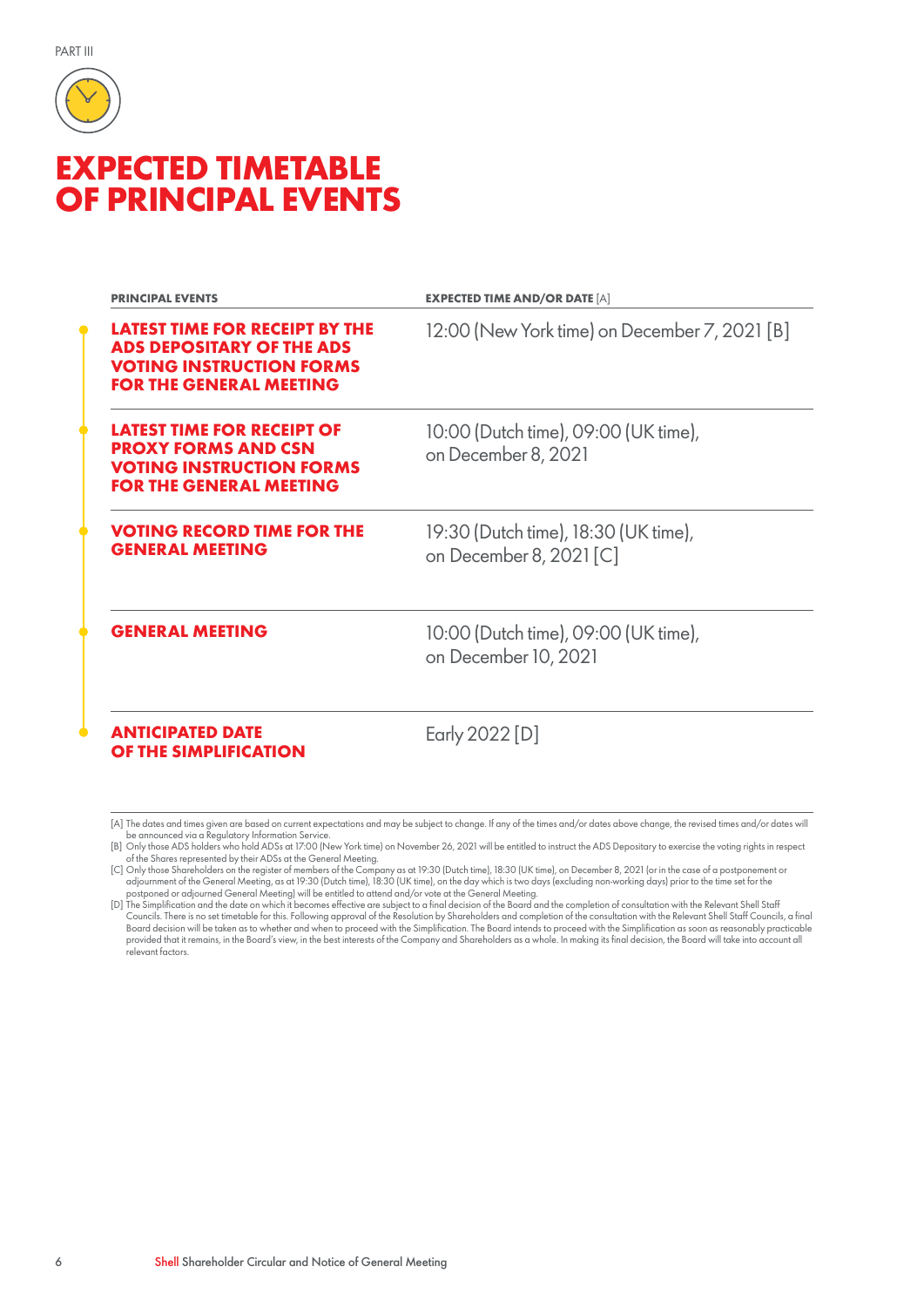## **LETTER FROM THE BOARD**

#### Dear Shareholder,

#### **PROPOSAL TO SIMPLIFY ROYAL DUTCH SHELL PLC**

Your Board has announced a proposal to amend Shell's Articles. This will enable a simplification of its share structure and an increase in the speed and flexibility of capital and portfolio actions. The Board believes that the Simplification will strengthen Shell's competitiveness and accelerate both shareholder distributions and delivery of its strategy to become a net-zero emissions energy company.

In this letter we will give you the background to and reasons for the Simplification. We will explain why we consider the Simplification to be in the best interests of the Company and Shareholders as a whole, and why **the Board strongly recommends that you vote in favour of the Resolution**.

#### **1. What are Shareholders being asked to approve?**

We are seeking approval from Shareholders to amend Shell's Articles. These amendments relate to the deletion or amendment of certain bespoke provisions concerning the location of the Group's headquarters, general meetings and Board meetings, as well as the introduction of a new provision to grant the Board the power to change the Company's name. A summary of the changes is set out in paragraph 1 of Part VII of this Circular.

#### **2. What is the Simplification?**

The Simplification entails:

- **establishing a single line of shares** to eliminate the complexity of Shell's A/B Share Structure; and
- **aligning** Shell's tax residence with its country of incorporation in the UK by **relocating** Board and EC meetings, and the CEO and CFO, to the UK; and consequently changing the Company's name from Royal Dutch Shell plc to Shell plc.

The Board believes that now is the right time to simplify Shell further. In February this year, we published our Powering Progress strategy to accelerate the transition of Shell to a net-zero emissions energy company purposefully and profitably. In August, we launched our simpler, resized and reshaped organisation to enable delivery of the new strategy. Simplifying our share structure is the next logical step and is a critical enabler for delivering our strategy, making us more competitive and giving us more freedom to seize opportunities.

The Simplification cannot, however, be implemented under the Company's current Articles as these require that certain meetings, and the Company's headquarters, be in the Netherlands. The Board therefore proposes that the Company's Articles be amended to facilitate the Simplification.

#### **3. Background to the current structure**

Shell is incorporated in the UK but has had Dutch tax residence since the 2005 unification of N.V. Koninklijke Nederlandsche Petroleum Maatschappij and The "Shell" Transport and Trading Company, p.l.c. under a single parent company, Royal Dutch Shell plc (the "Unification"). The purpose of the Unification was to simplify the previous dual-parent structure and improve governance with a non-executive Chair, CEO and a single board of non-executive and executive directors. See Part V of this Circular for further information on the background to the current structure.

While the Unification created a single parent company for Shell and maintained the historic balance between its presence in the UK and the Netherlands, the Company's unusual structure is complex for Shareholders and imposes several constraints on the Company. Your Board has always been clear that it would seek to find a way to remove these constraints, and to complete the process of simplification started by the Unification in 2005.

#### **4. Benefits of the Simplification**

Our competitors have a more flexible share structure than we do. A conventional single share structure will enable Shell to compete more effectively. In particular it will:

Allow for an **acceleration in distributions** by way of share buybacks, as there will be a larger single pool of ordinary shares that can be bought back. In July this year we started a programme of share buybacks with a view to distributing, together with dividends, 20% to 30% of cash flow from operations to Shareholders, and in September we announced that we will return \$7 billion to Shareholders from the sale of the Company's Permian assets in the United States.

Shell considers factors such as market price and Dutch dividend withholding tax ("DWT") to ensure it purchases those A Shares and B Shares that have the lowest cost to the Company. Buybacks of A Shares are currently subject to DWT, payable by the Company. This reduces the number of Shares Shell can buy back economically within a given period, and therefore the pace at which cash can efficiently be returned to Shareholders through buybacks.

Strengthen Shell's ability to **rise to the challenges posed** by the energy transition, by managing its portfolio with greater **agility**. For example, under the Company's current structure, although not under active consideration, a demerger would need to align with both UK corporate law and Dutch tax law, adding material complexity and potential uncertainty to such transactions. Furthermore, should the Company want to issue new B Shares, the Dividend Access Mechanism must be expanded, requiring prior confirmation from the Dutch Revenue Service (the "DRS").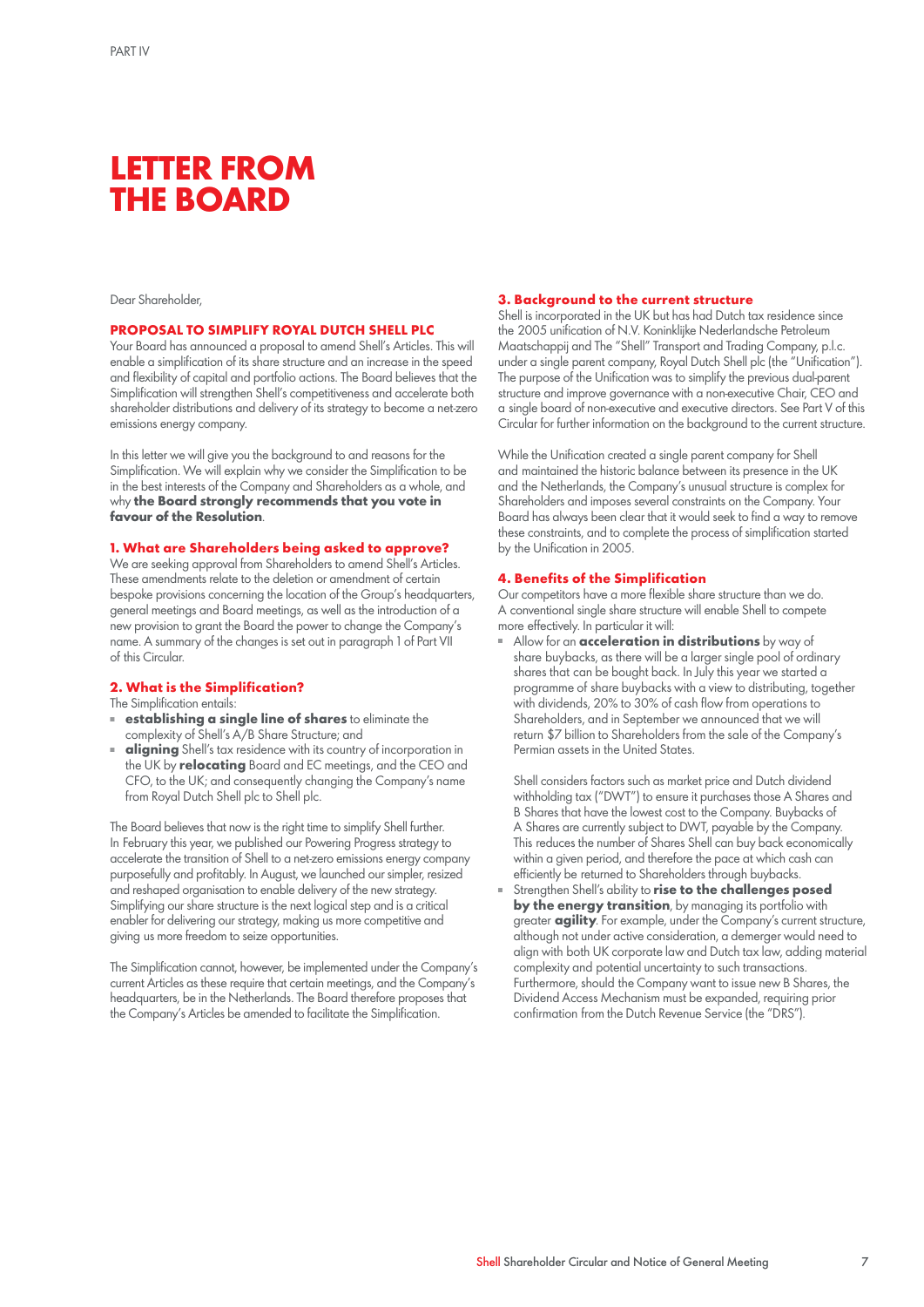- **Allow the sale of assets** from any part of the portfolio without potentially constraining funds available to pay B Share dividends via the Dividend Access Mechanism free of DWT.
- **Improve Shell's investment proposition** by having a single line of shares, which is simpler for investors to understand and value. Following the Simplification, there will be no distinction between the former A Shares and B Shares which will thereafter be known as Ordinary Shares. With the Company's tax residence in the UK, dividends on the Ordinary Shares will not attract DWT.
- **Reduce risk for Shareholders** by simplifying and normalising our share structure in line with our competitors and most other global companies. Our current share structure is unusual, complex and subject to constraints and may not be sustainable in the long term.

See section 1 of Part V of this Circular for further details of the constraints of the current structure which will be addressed by the Simplification.

The Simplification will also retain the following:

- **Economic interests of Shareholders**. The Simplification will not impact the underlying economic interests of any Shareholder and all investors will hold the same legal, ownership, voting and capital distribution rights in Shell as they do today.
- **Listing and index inclusion**. The Shares will continue to be listed in London and Amsterdam, and in New York (through the ADS programme), with continued FTSE UK index inclusion. We fully expect there to be no change to the inclusion of the Shares in the AEX index.
- **Employee share plans**. The Simplification will not cause outstanding awards under the Shell Share Plans to vest or lapse.
- **Corporate governance**. The Simplification will have no effect on Shell's corporate governance structure other than the location of its Board and EC meetings, and Shell will remain subject to the UK Corporate Governance Code 2018. There will be no material change to the remuneration arrangements for the Executive Directors moving to the UK. They will receive relocation benefits and time-limited housing support. We will next submit our Executive Directors' Remuneration Policy to a vote as part of the normal cycle in May 2023.
- **Dividend currency**. The process to elect for dividend currency will remain the same. See section 2 of Part VII of this Circular for details of dividend arrangements following the Simplification.

#### **5. Delivery of the Powering Progress Strategy**

Shell's Powering Progress strategy to accelerate the transition of its business to net-zero emissions, creating value for Shareholders, customers and wider society through a disciplined cash allocation framework and rigorous approach to driving down carbon emissions, remains unchanged.

The Company's recently announced target to reduce Scope-1 and Scope-2 absolute emissions by 50% on a net basis by 2030 compared to 2016 levels, coupled with its strong financial performance, show not only a firm conviction in the strategy but also its ability to deliver value. Continued strong cash generation has materially improved the balance sheet. The dividend, which Shell is targeting to grow at 4% per annum subject to Board approval, and the recently introduced share buyback programme, are based on the policy of total shareholder distributions in the range of 20% to 30% of cash flow from operations. The Company's capital allocation framework and cash priorities remain unchanged. The Simplification will provide the Company with greater flexibility to deliver on these priorities and accelerate the delivery of our Powering Progress strategy.

#### **6. Shell's continued presence in the Netherlands**

Shell is proud of its Anglo-Dutch heritage and will continue to be a significant employer with a major presence in the Netherlands. The Group's Projects and Technology division, its global Upstream and Integrated Gas businesses and its renewable energies hub remain located in The Hague. Shell's growing presence in offshore wind, the recent decision to build a world-scale low-carbon biofuels plant at the Energy and Chemicals Park Rotterdam, Shell's plan to build Europe's biggest electrolyser in Rotterdam, and its intention to participate in the Porthos carbon-capture and storage project all underline the importance of the Netherlands to Shell's energy transition activities. Meanwhile, Shell remains committed to existing projects and activities, including supporting Nederlandse Aardolie Maatschappij BV as it safely closes the Groningen field. We anticipate limited staffing impact and no forced redundancies as a result of the Simplification.

#### **7. May 2021 District Court ruling**

The Simplification will have **no impact on legal proceedings relating to the climate ruling issued by the District Court in The Hague in May 2021 or any other legal proceedings currently in progress**.

#### **8. Change of the Company's name**

Notwithstanding Shell's continued and significant presence in the Netherlands, it is anticipated that the Company will no longer meet the conditions for using the honorary Royal designation. Carrying the designation has been a source of immense pride and honour for more than 130 years but, after very careful consideration and subject to Shareholder approval of the Resolution, the Board intends to change the Company's name from Royal Dutch Shell plc to Shell plc.

#### **9. Potential costs related to the Simplification**

The Simplification may result in Shell incurring certain tax costs. These include a corporate income tax exit tax charge which is not expected to be material. In addition, a proposed bill has been submitted to the Dutch Parliament introducing a DWT exit tax. The Board, having considered a range of factors including legal advice, expects that the Company will ultimately not incur any DWT exit tax cost and believes that the benefits of the Simplification outweigh the potential costs, including any DWT exit tax charge, when assessed on a risked basis.

Further details in relation to these potential costs, including an explanation of the Board's assessment of the likelihood of a DWT exit tax charge becoming payable, are set out in Part V of this Circular.

### **10. What happens next?**

### General Meeting and Shareholder vote

Set out at the end of this Circular is a notice convening the General Meeting, which is to be held at Rotterdam Ahoy, Ahoyweg 10, 3084 BA Rotterdam, the Netherlands at 10:00 (Dutch time), 09:00 (UK time), on December 10, 2021, at which the Resolution to amend the Articles will be proposed. The Resolution is set out in full in the Notice of General Meeting. Voting on the Resolution will be taken on a poll to reflect the number of Shares held by a Shareholder. The Resolution is a Special Resolution which requires the approval of at least 75 per cent. of the votes cast (in person or by proxy) at the meeting to be passed.

Shareholders may attend and participate in the General Meeting both physically or virtually, or simply watch the webcast, which will be broadcast live on the day of the General Meeting. More information on this is included within the notes section of the Notice of General Meeting.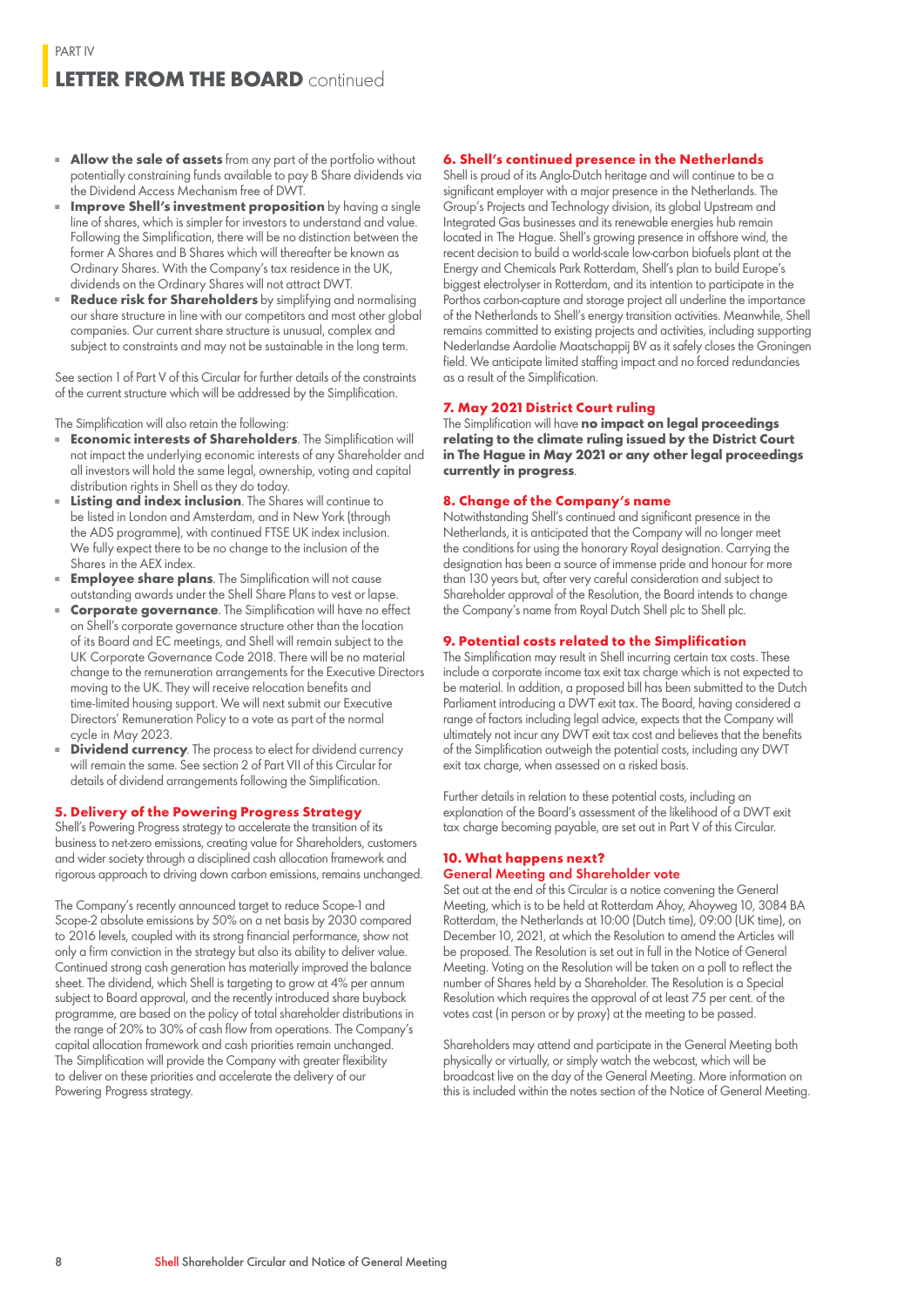#### Employee consultation

The timing of the implementation of the Simplification is subject to the completion of consultation with the Relevant Shell Staff Councils.

#### Action to be taken

Your support is important to us. Regardless of whether you simply choose to watch the webcast or virtually or physically attend the General Meeting, we strongly encourage you to vote your Shares ahead of the meeting.

If you have any queries relating to this Circular or attending and voting at the General Meeting, please telephone our Registrar, Equiniti, on the shareholder helpline (details of which can be found on page 2 of this Circular).

#### Board approval

Following approval of the Resolution by Shareholders and completion of the consultation with the Relevant Shell Staff Councils, a final Board decision will be taken as to whether and when to proceed with the Simplification. **The Board intends to proceed with the Simplification as soon as reasonably practicable provided that it remains, in the Board's view, in the best interests of the Company and Shareholders as a whole**. In making its final decision, the Board will take into account all relevant factors.

Final Board approval will enable the simplification of Shell's A/B Share Structure to create a single line of shares, the alignment of Shell's tax residence with its country of incorporation in the UK by relocating the CEO and CFO to the UK, where EC and Board meetings will also be held, and the consequent change in the Company's name to Shell plc.

#### **Recommendation**

The Board believes that the Simplification is in the best interests of the Company and Shareholders as a whole. It will provide us with greater flexibility to implement our Powering Progress strategy at pace, supporting the acceleration of Shell's transition to a net-zero emissions company and creating value for Shareholders, customers and wider society. Accordingly, **the Board strongly recommends that the Shareholders vote in favour of the Resolution to amend the Articles**.

Yours faithfully

#### **SIR ANDREW MACKENZIE**

Chair, Royal Dutch Shell plc November 15, 2021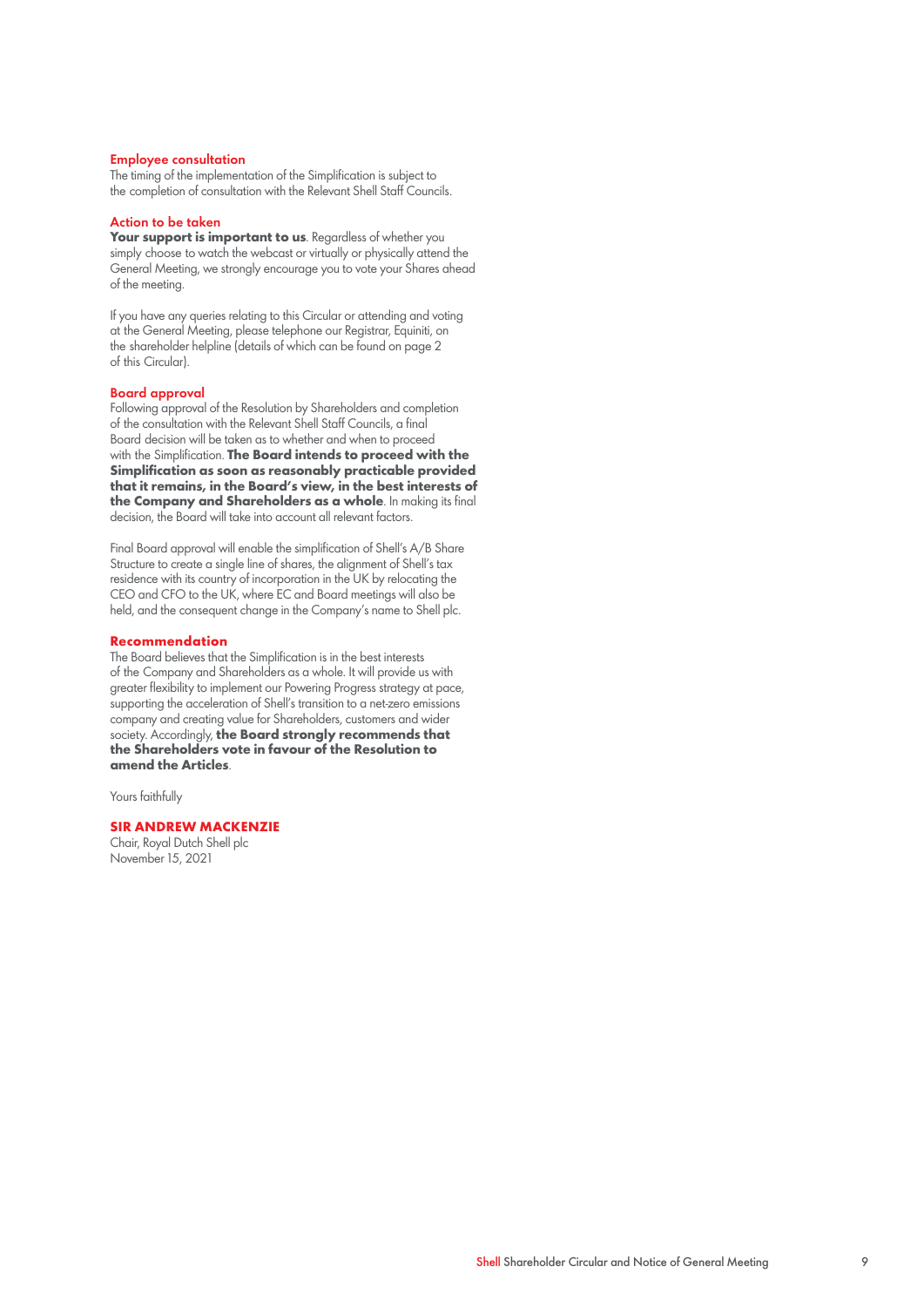## **STRUCTURAL BENEFITS AND COSTS OF THE SIMPLIFICATION**

In 2005, Shell completed its Unification which sought to simplify the previous dual-parent structure and improve governance with a non-executive Chair, CEO and a single board of non-executive and executive directors. The Unification resulted in the Company being a UK plc with tax residence in the Netherlands.

However, Dutch tax residence could have resulted in former shareholders of The Shell Transport and Trading Company Limited (formerly The "Shell" Transport and Trading Company, p.l.c.) ("STT") becoming subject to DWT – at a 25% rate at that time – on their dividends. Furthermore, former STT shareholders resident in the UK would have lost the benefit of the UK tax credit system.

The current A/B Share Structure was therefore introduced to mitigate the potential impact as described above on former STT shareholders. Under the current structure, dividends on A Shares are subject to DWT while dividends on B Shares are not, if paid from a UK source. To allow B Share dividends to be UK-sourced, a Dividend Access Mechanism was created under which a Dividend Access Share was issued by STT (and another one by BG Group plc in 2015) to the trustee of a Dividend Access Trust to arrange for payment of dividends to the B Shareholders.

It was not envisaged at the time of Unification that the current structure would provide a permanent solution. Dutch ministerial statements in 2005 and 2006 had suggested that DWT had no future and should be abolished over time. In 2018 the European Commission commenced an informal review of the compatibility of our Dividend Access Mechanism with EU state aid rules.

The Company's structure served an important purpose in implementing Unification in 2005, and since then the Company has found workable solutions within the constraints of the current structure to be able to implement major acquisitions, disposals and returns of capital to Shareholders. However, as mentioned in the letter from the Board in Part IV of this Circular, the Company's current structure comes with certain constraints, hindering the Company's ability to execute certain corporate actions effectively and efficiently.

The key benefit of the Simplification is to remove these constraints, thereby increasing the Company's competitiveness, enhancing value for Shareholders and enabling the Company to implement the Powering Progress strategy at pace, by executing corporate actions in the most efficient manner. Further details of how the Simplification would achieve this are set out in paragraph 1 below. Please note that the corporate actions and transactions referred to are for illustrative purposes only, and their inclusion should not be taken as meaning that any one or more of such actions or transactions are under active consideration.

Certain costs may be incurred by the Company as a result of the Simplification. Those which may be significant are described in paragraph 2 below.

#### **1. STRUCTURAL BENEFITS OF THE SIMPLIFICATION 1.1 Returns of value**

The current structure affects the Company's ability to execute large share buyback programmes at pace as a means of returning value to Shareholders.

#### Share buybacks

Buybacks of A Shares and/or B Shares are subject to DWT, payable by the Company, under certain circumstances. As the Company will buy back those A Shares or B Shares that have the lowest cost to the Company, after taking into account factors such as market price and any DWT payable on the buyback, the Company has typically only bought back either A Shares or B Shares at any one time, which reduces the number of Shares that can be bought back on any given day. Buybacks of A Shares are currently subject to DWT (payable by the Company) to the extent the A Share price exceeds the capital base per A Share at a grossed-up rate of 17.65 per cent. Buybacks of B Shares are currently not subject to DWT provided the share price is below the capital base per B Share – if the B Share price rises above that level, any amounts paid in excess of that level would attract DWT (payable by the Company) at a grossed-up rate of 17.65 per cent.

Accordingly, the Company's ordinary course buyback programme is currently focused on B Shares only. Given that the safe harbour to the UK Market Abuse Regulation limits the volume of shares which can be repurchased on a qualifying trading venue on any given day to 25 per cent. of the average daily volume on that venue, the Company is restricted in the number of buybacks of B Shares it can undertake. With a single line of Ordinary Shares which will not be subject to DWT considerations, the Company would, within limits approved by Shareholders, have greater flexibility to execute large share buyback programmes more quickly. This is relevant in the context of ordinary course share buybacks, and also when returning proceeds from asset disposals to Shareholders, such as the \$7 billion that will be distributed to Shareholders following completion of the recently announced Permian divestment.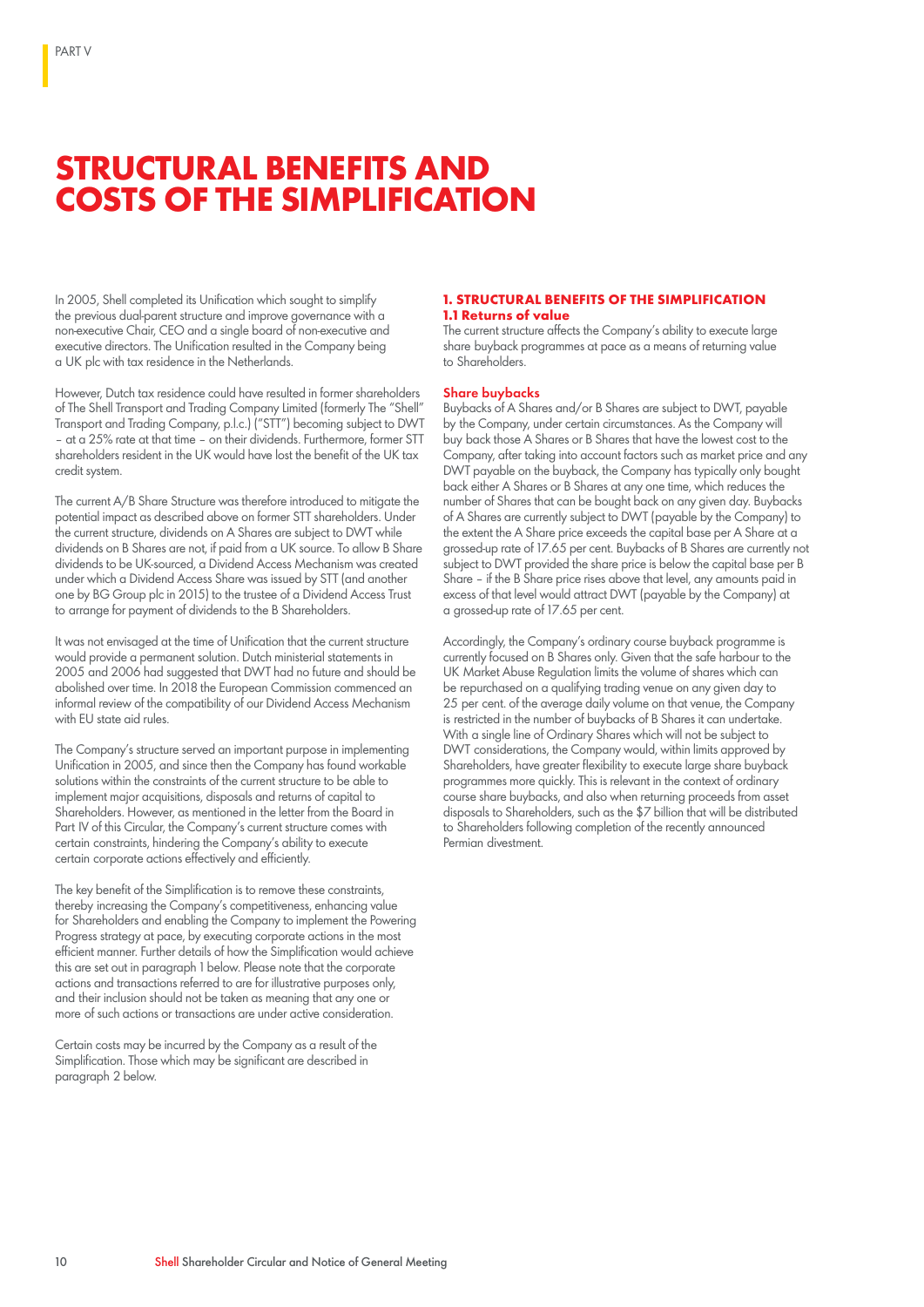#### **1.2 Equity issuances**  (A) Equity consideration

Under the current structure, issuing new B Shares which may benefit from the Dividend Access Mechanism requires confirmation from the DRS. It cannot be assumed that such confirmation would be obtained if sought. In 2015 the DRS confirmed that the Company could issue B share consideration when it offered to acquire BG by way of a UK scheme of arrangement, mirroring the manner in which the initial B Shares were issued at the time of Unification. If the Company had implemented the acquisition by way of a takeover offer, that DRS confirmation would not have applied. The Company therefore stated at that time that if it changed the acquisition structure to be a contractual takeover offer, the share consideration would, instead, consist of A Shares. If the DRS were to take the same approach in future, this would limit the Company's flexibility to implement the acquisition of further UK targets by way of a contractual takeover offer in exchange for B Shares (which could put the Company at a competitive disadvantage with respect to a competing UK bidder).

#### (B) Scrip dividends

If the Company were to offer a scrip dividend alternative to its Shareholders, then only A Shares could be offered under the current structure (because issuing new B Shares which may benefit from the Dividend Access Mechanism requires prior confirmation from the DRS). Holders of B Shares who elect to receive the scrip dividend would receive A Shares, which has DWT implications for certain Shareholders. The Simplification would therefore make any offering of a scrip dividend as simple as it is for the Company's competitors.

#### (C) Equity raisings

Having A Shares and B Shares complicates raising equity capital due to the different prices at which the A Shares and the B Shares trade and the impact of this on pricing the offer. In raising equity capital (as with other significant corporate actions), the potential for differences in the price of A Shares and B Shares can also lead to trading arbitrage between the two lines. The two lines also add complexity by requiring a decision on whether to raise equity capital through a single line or both. The Simplification would remove this price differential and complexity and therefore provide greater flexibility for the Company to raise equity capital.

#### **1.3 Demergers**

Under the current structure, as UK company law and Dutch tax law are not aligned, if the Company wished to demerge a significant asset or business, the most straightforward way to achieve this (by way of a dividend in kind to Shareholders of the shares in the demerged business) would result in a grossed-up DWT cost for the Company. Alternative structures could be used to effect a demerger that is not subject to DWT, such as (i) a UK scheme of arrangement accompanied by a reduction of capital, or (ii) a UK scheme of reconstruction. However, both of these methods can prove complex and time-consuming due to the need to seek court approval for the demerger. In particular, use of the scheme of reconstruction method is uncommon and would come with an increased execution risk. The Simplification would align the company and tax laws applicable to the Company and hence remove the material complexities and uncertainties created by the need to find a structure which is optimal under both UK company law and Dutch tax law.

#### **1.4 Supporting dividends announced on B Shares with UK distributable reserves**

The current structure means the Group needs to maintain pools of distributable reserves in each of STT and BG which are sufficient to cover the amount of any dividend announced by the Company on the B Shares so as to allow them to make distributions via the Dividend Access Mechanism.

Before replenishment, these reserves are expected to be sufficient to pay dividends to B Shareholders through the Dividend Access Mechanism for around 10 years at current dividend levels.

However, over the long-term, it may not be possible to sustain sufficient pools of UK distributable reserves, for example if Group dividend levels are materially increased but income generation in STT or BG – directly or indirectly – demonstrates sustained weakness.

Furthermore, the Company's UK distributable reserves may not be sufficient to cover any special dividend on B Shares which it may wish to pay through the Dividend Access Mechanism, for example as the result of disposals.

In addition, the Group's need to maintain sufficient UK distributable reserves as a matter of prudence could prevent the sale of assets from part of the portfolio if such sales might constrain dividend payments for B Shares via the Dividend Access Mechanism which are not subject to DWT. A similar constraint applies to significant internal restructuring of the Group's portfolio. This means that such decisions might not be driven exclusively by value and strategy considerations.

The Simplification removes the restrictions described above and therefore provides the Company with greater flexibility to optimise its structure, businesses and assets in future, including where within the Group assets are owned and how distributions are made to Shareholders (for example, decisions between dividends and share buybacks).

#### **1.5 Differences between A Shares and B Shares for investors**

As outlined in the letter from the Board in Part IV of this Circular, the Company's A/B Share Structure is not typical among our competitors and most other global companies, which tend to operate with a single line of shares. Differences between the A Shares and the B Shares are not always well understood, and the complexity of the Company's A/B Share Structure can raise questions from investors. For example, one complication some investors face is establishing the consequences of owning or disposing of either A Shares or B Shares, taking into account price differences between the two lines of shares, their own tax circumstances and the jurisdiction in which they are resident. Moving to a single line of shares will align the Company with its competitors and most other global companies and could make the Company a more attractive investment proposition in the equity capital markets.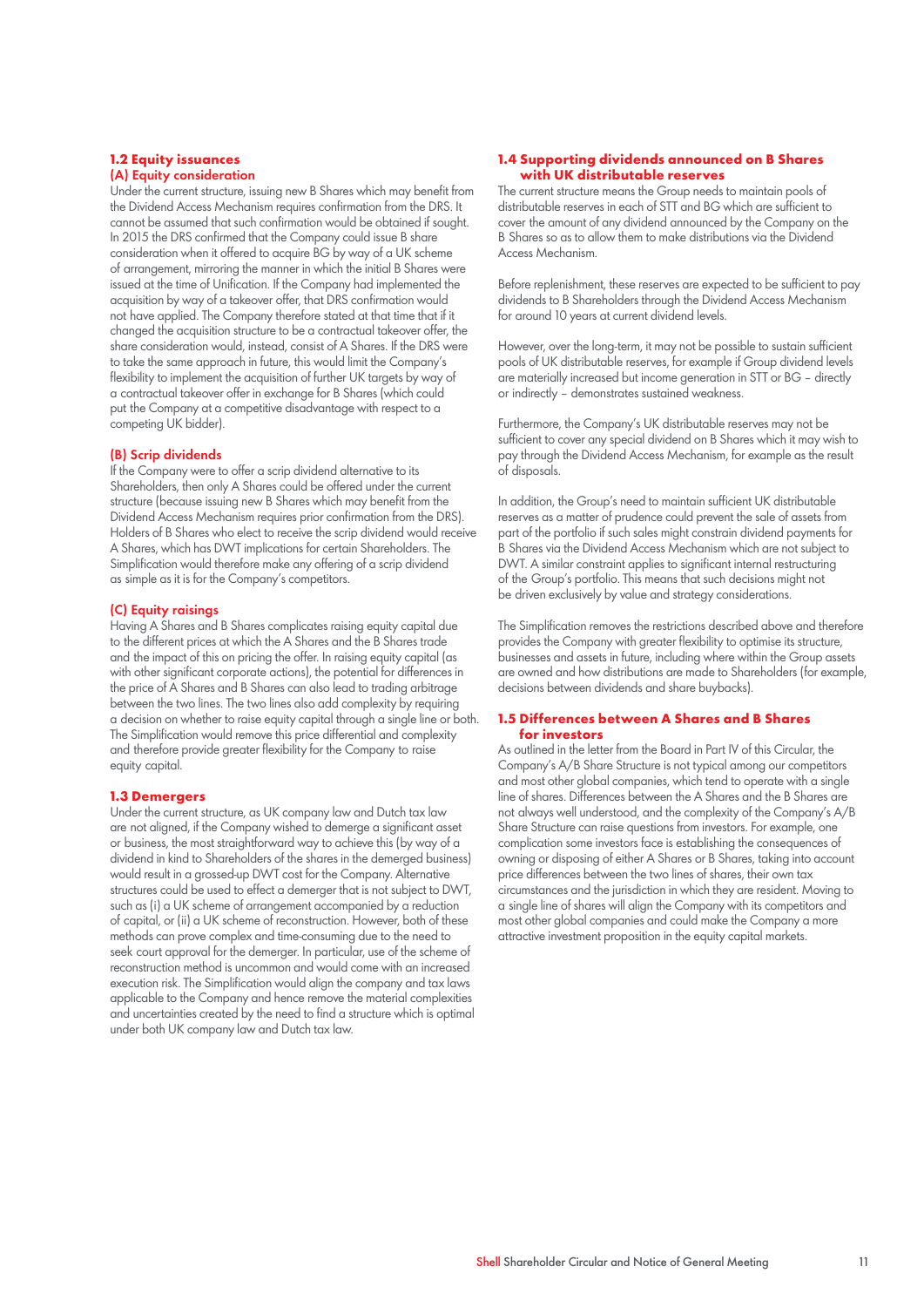### **STRUCTURAL BENEFITS AND COSTS OF THE SIMPLIFICATION** continued

#### **2. COSTS OF THE SIMPLIFICATION**

Certain costs may be incurred by the Company as a result of the Simplification. Those which may be significant are described below. Should any such costs arise, the Company will bear them rather than passing these onto Shareholders.

#### **2.1 Corporate income tax**

The Board has been advised that a reasonable estimate of the overall Dutch corporate income tax payable as a result of the move of tax residence is in the range of \$0 to \$0.4 billion. This represents the net tax payable on gains that may arise in the Netherlands on the move of tax residence after taking into account the utilisation of existing tax losses and other tax attributes at the time of the move of tax residence. Whilst Dutch tax law is clear that a taxable gain may arise on exit, the method of calculating such a gain is undefined. This will therefore be discussed with the DRS. There is a risk that the DRS may take a different position on the interpretation and application of the tax law, and the final outcome, possibly after litigation, may be different. However, the Board has been advised that a material increase beyond the indicated range is not likely to occur.

#### **2.2 Proposed DWT exit tax**

A proposed bill has been submitted to the Dutch Parliament introducing a DWT exit tax which is at an early stage of discussion. If enacted in its present form, the proposed bill would impose a DWT exit tax charge on any company that moves its tax residence to a country that does not levy dividend withholding tax, such as the UK, on or after the date on which the proposed bill comes into force.

The Board has considered the proposed DWT exit tax bill and notes the following.

Earlier versions of the proposed bill received negative advice from the Dutch Council of State. It is normal for the Dutch Council of State not to comment on later versions. The timing for any discussion of the proposed bill in the Dutch Parliament is unclear at present and further amendments may be introduced.

In addition, the Board has been advised that even if the proposed bill were to be in force in its present form at the time of the move of tax residence by Shell, it is more likely than not that a tax assessment issued to the Company on the basis of the proposed bill would be held null and void in a Dutch tax court because such an assessment would violate the UK-Netherlands tax treaty. Additionally, the assessment could be challenged under EU law and other international obligations of the Netherlands.

The Board believes that there is therefore considerable uncertainty as to whether the proposed bill will be enacted, when and in what form it would be enacted if it became law and whether any DWT exit tax assessment would be ruled valid. Accordingly, the Board, having considered a range of factors including legal advice, expects that the Company will ultimately not incur any DWT exit tax cost and believes that the benefits of the Simplification outweigh the potential costs, including any DWT exit tax charge, when assessed on a risked basis.

Following approval of the Resolution by Shareholders and completion of the consultation with the Relevant Shell Staff Councils, a final Board decision will be taken as to whether and when to proceed with the Simplification. In taking its final decision as to whether to proceed with the Simplification, the Board will take into account all relevant factors, including any potential costs, based on the latest information available to it.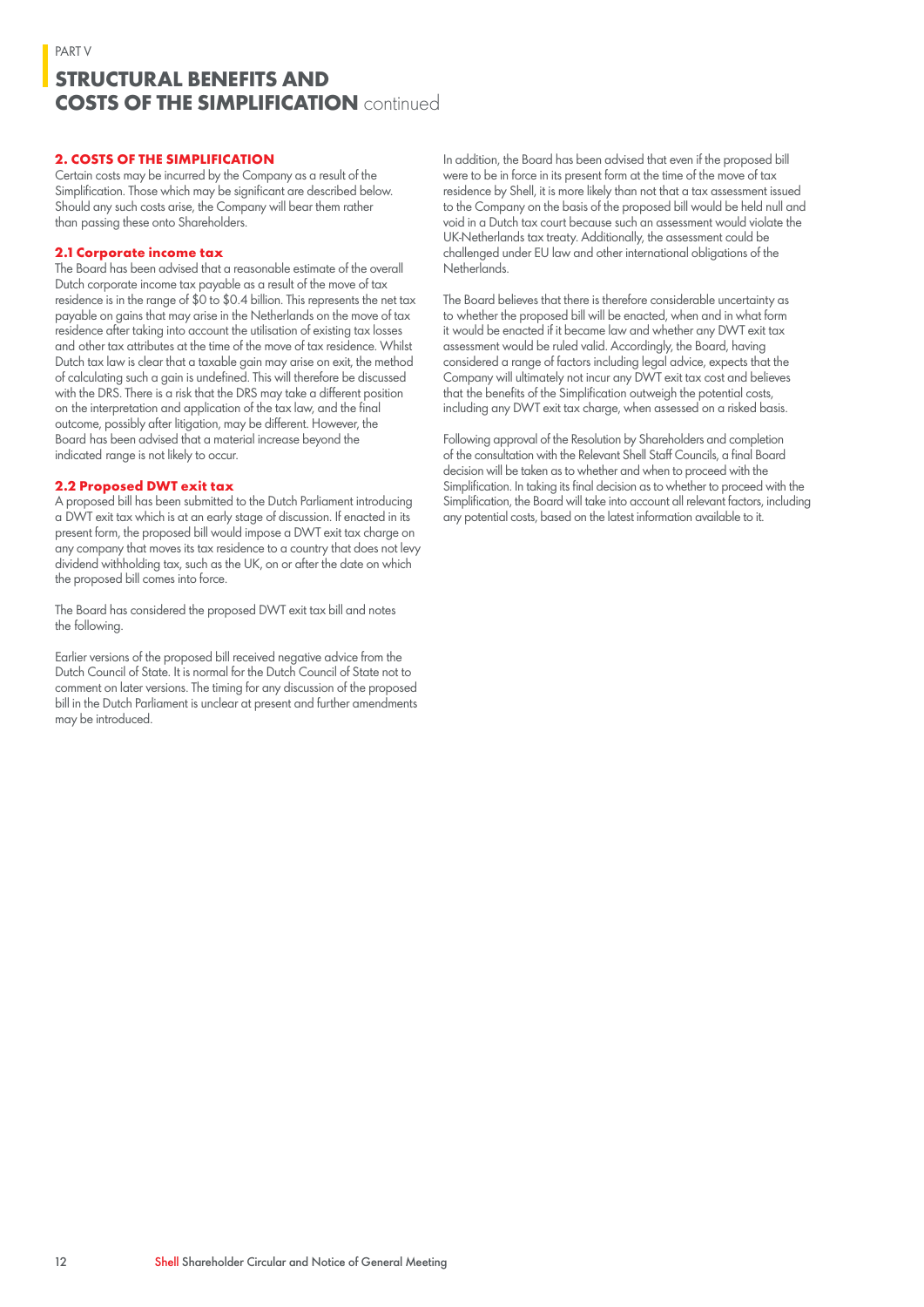## **SHAREHOLDER TAXATION**

#### **1. GENERAL 1.1 Scope**

The following statements are intended as a general guide to the Dutch and UK withholding tax position regarding dividends paid by the Company, as well as the UK stamp duty and SDRT position in respect of

the Simplification and of disposing of Ordinary Shares. They are based on current law and practice, which are both subject to change at any time, possibly with retrospective effect. Furthermore, they are not exhaustive and relate only to certain limited aspects of the Dutch and UK tax consequences of the Simplification, and of disposing of Ordinary Shares.

Shareholders should consult their own tax advisers regarding the tax consequences of the Simplification and of disposing of Ordinary Shares.

#### **1.2 Tax consequences of the Simplification for all Shareholders** (A) Withholding tax

After implementation of the Simplification, a holder of Ordinary Shares (including through an ADS) will not be subject to DWT on dividends distributed by the Company, as after implementation of the Simplification the Company will no longer be tax resident in the Netherlands for the purposes of the Dutch Dividend Tax Act 1965.

Furthermore, there will be no UK withholding tax on dividends paid by the Company.

#### (B) Stamp duty and SDRT

No UK stamp duty or SDRT will be payable by Shareholders or ADS holders in respect of the Simplification.

#### **1.3 Stamp duty and SDRT consequences of disposing of Ordinary Shares for all Shareholders**

The following statements are intended as a general guide to the current UK stamp duty and SDRT position, and apply regardless of whether or not a holder of Ordinary Shares is resident in the UK. It should be noted that certain categories of person, including market makers, brokers, dealers, and other specified market intermediaries, are entitled to exemption from stamp duty and SDRT in respect of purchases of securities in specified circumstances. A sale of Ordinary Shares will generally be subject to UK stamp duty (if the shares are in certificated form) or SDRT (if the sale is settled through the UK's CREST system of paperless transfers), in either case at the rate of 0.5 per cent. of the amount or value of the consideration.

Any stamp duty payable (as opposed to SDRT) is rounded up to the nearest £5. No stamp duty (as opposed to SDRT) will be payable if the amount or value of the consideration is (and is certified to be) £1,000 or under. Stamp duty or SDRT is usually paid or borne by the purchaser. A sale of Ordinary Shares within a clearance service which has not made and maintained a relevant election under section 97A(1) of the Finance Act 1986 (such as Euroclear Nederland) or of ADSs within the ADS depositary receipts system operated by the ADS Depositary will not give rise to an SDRT liability and should not in practice require the payment of UK stamp duty.

In cases where Ordinary Shares are transferred to a connected company (or its nominee), stamp duty or SDRT may be chargeable on the higher of (i) the amount or value of the consideration and (ii) the market value of those Ordinary Shares.

Special rules apply where Ordinary Shares are issued or transferred to, or to a nominee or agent for, either a person whose business is or includes issuing depositary receipts or a person providing a clearance service. SDRT or stamp duty may be charged at a rate of 1.5 per cent. on such issue or transfer (with subsequent transfers within the clearance service or transfers of depositary receipts then being free from stamp duty or SDRT). HMRC accepted that this charge was in breach of EU law so far as it applied to new issues of shares or transfers that are an integral part of a capital raising, and no longer seeks to enforce a charge in such circumstances. HMRC's published view is that the 1.5 per cent. SDRT or stamp duty charge continues to apply to other transfers of shares into a clearance service or depositary receipt arrangement, although this has been disputed. Further litigation indicates that certain transfers of legal title to clearance services in connection with listing, but not integral to a new issue, are also not chargeable. In view of the continuing uncertainty, specific professional advice should be sought before incurring a 1.5 per cent. stamp duty or SDRT charge in any circumstances.

#### **2. UNITED KINGDOM 2.1 Scope**

The following is a general outline of certain UK taxation implications of the Simplification, and of holding and disposing of Ordinary Shares, for Shareholders who are:

- (i) save where expressly stated otherwise, resident (and, in the case of individuals, domiciled) for tax purposes in, and only in, the UK (and to whom split-year treatment does not apply);
- (ii) who are the absolute beneficial owners of their Shares; and
- (iii) who hold their Shares as an investment (otherwise than through an individual savings account or a pension arrangement).

This outline does not deal with certain types of Shareholders including pension funds, charities, dealers in securities, insurance companies, collective investment schemes, persons who have or could be treated for tax purposes as having acquired their Shares by reason of their employment or as carried interest, and persons subject to UK tax on a remittance basis.

The following paragraphs are intended only as a general guide to current UK law and HMRC's current published practice, which are both subject to change at any time, possibly with retroactive effect. Furthermore, they are not exhaustive and relate only to certain limited aspects of the UK tax consequences of the Simplification, and of holding and disposing of Ordinary Shares.

The material set out in the paragraphs below does not constitute tax advice. Any person who is in any doubt as to their tax position or who is subject to tax in a jurisdiction other than the UK should consult an appropriate professional adviser.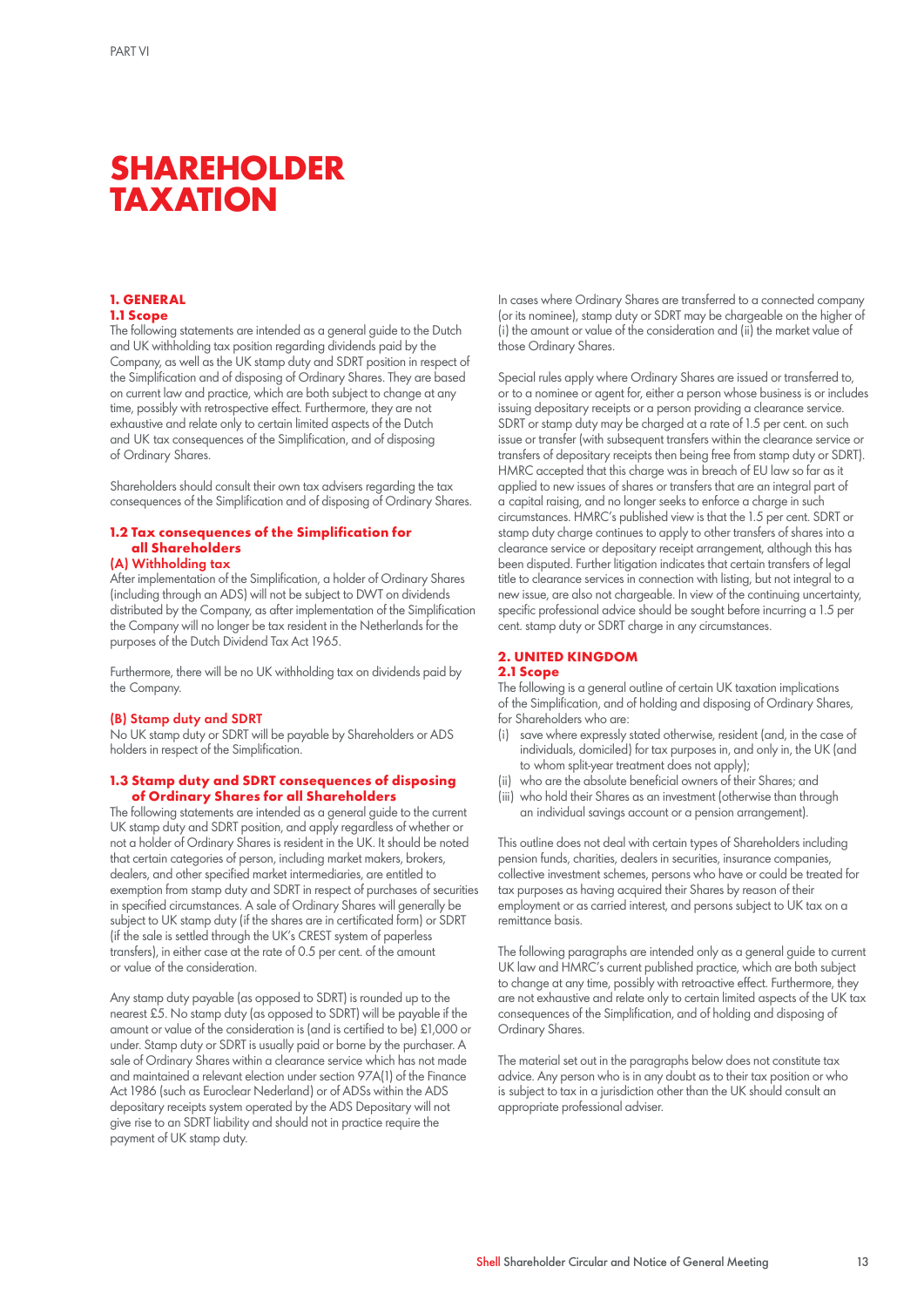### **SHAREHOLDER TAXATION** continued

#### **2.2 Tax consequences of the Simplification**

A UK-resident Shareholder should not be treated as having made a disposal for the purposes of UK capital gains tax ("CGT") or UK corporation tax on chargeable gains as a result of the Simplification. Instead, the Ordinary Shares should be treated as the same asset, which the Shareholder should be treated as having acquired at the same time, and for the same consideration, as their A Shares or (as the case may be) B Shares.

#### **2.3 Tax consequences of holding Ordinary Shares**

For UK-resident Shareholders, the UK tax consequences of holding and disposing of Ordinary Shares should not differ from the UK tax consequences of holding and disposing of A Shares or B Shares.

#### (A) Shareholders within the charge to UK income tax

The general tax treatment of dividends paid by the Company to Shareholders within the charge to UK income tax on such dividends is as follows:

- all dividends received by such a Shareholder will form part of the Shareholder's total income for income tax purposes and will represent the highest part of that income;
- a nil rate of income tax applies to the first £2,000 of taxable dividend income received by such Shareholder in a tax year (the "Nil Rate Amount"), regardless of what tax rate would otherwise apply to that dividend income; and
- where an individual Shareholder's taxable dividend income for a tax year exceeds the Nil Rate Amount, the excess amount (the "Relevant Dividend Income") will be subject to income tax:
	- at the rate of 7.5 per cent., to the extent that the Relevant Dividend Income falls below the threshold for the higher rate of income tax;
	- at the rate of 32.5 per cent., to the extent that the Relevant Dividend Income falls above the threshold for the higher rate of income tax but below the threshold for the additional rate of income tax; and
	- at the rate of 38.1 per cent., to the extent that the Relevant Dividend Income falls above the threshold for the additional rate of income tax.

In determining whether and, if so, to what extent the Relevant Dividend Income falls above or below the threshold for the higher rate of income tax or, as the case may be, the additional rate of income tax, the Shareholder's total taxable income for the tax year in question (including the part within the Nil Rate Amount) will, as noted above, be treated as the highest part of the Shareholder's total income for income tax purposes.

Shareholders should note that on 27 October 2021, the UK Government confirmed that the rates of dividend tax will increase by 1.25 percentage points from 6 April 2022.

#### (B) Shareholders within the charge to UK corporation tax

Shareholders within the charge to UK corporation tax which are "small companies" (for the purposes of UK taxation of dividends) will not generally be subject to tax on dividends received from the Company.

Other Shareholders within the charge to UK corporation tax will not be subject to tax on dividends from the Company so long as the dividends fall within an exempt class and certain other conditions (including anti-avoidance conditions) are met. An example of such an exempt class of dividends would include dividends paid to a person holding less than 10 per cent. of the issued share capital of the payer (or, if there is more than one class of share, the same class of that share capital in respect of which the distribution is made) and who is entitled to less than 10 per cent. of the profits available for distribution to holders of the same class of share and would be entitled to less than 10 per cent. of the assets available for distribution to holders of that same class of share on a winding-up.

#### (C) Non-UK resident Shareholders

A non-UK resident Shareholder holding their Ordinary Shares as an investment and not in connection with any trade, profession or vocation carried on through a branch, agency or permanent establishment in the UK and who does not have any other UK source income (other than disregarded income) should not be subject to UK tax in respect of any dividends paid by the Company.

#### **2.4 Tax consequences of disposing of Ordinary Shares for UK-resident Shareholders** (A) Shareholders within the charge to UK CGT

A disposal or deemed disposal of Ordinary Shares by a Shareholder who is an individual may give rise to a chargeable gain (or allowable loss) for the purposes of CGT, depending on the circumstances and subject to any available exemption or relief. The CGT annual exemption (which is £12,300 for individuals for tax year 2021-22) will be available to exempt any chargeable gain, to the extent it has not already been utilised by the individual Shareholder.

UK CGT will generally be charged at 10 per cent. (for tax year 2021-22) to the extent that the total chargeable gains and, generally, total taxable income arising in a tax year, after all allowable deductions (including losses, the income tax personal allowance and the capital gains tax annual exempt amount), fall below the threshold for higher rate of income tax for the tax year. To the extent that any chargeable gains (or part of any chargeable gains) arising in a tax year exceed the threshold for the higher rate of income tax when aggregated with any such income (in the manner referred to above), CGT will generally be charged at 20 per cent. (for tax year 2021-22).

#### (B) Shareholders within the charge to UK corporation tax

A disposal or deemed disposal of Ordinary Shares may give rise to a chargeable gain (or allowable loss) for the purposes of UK corporation tax (the current rate of which is 19 per cent.), depending on the circumstances and subject to any available exemption or relief.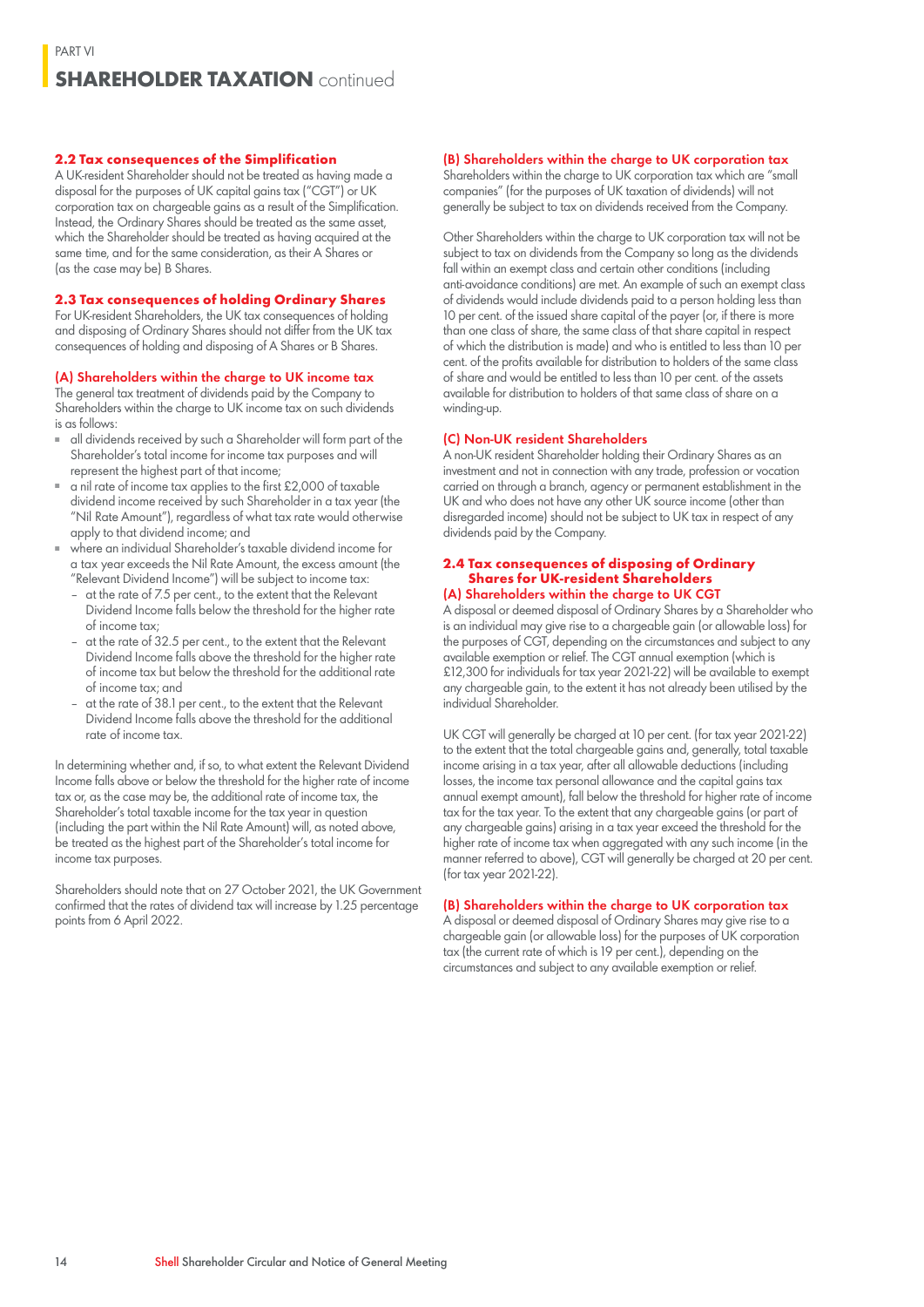#### **3. NETHERLANDS 3.1 Scope**

The following is a general outline of certain Dutch taxation implications of the Simplification, and of holding and disposing of the Ordinary Shares. It does not present a comprehensive or complete description of all aspects of Dutch tax law which could be relevant to a Shareholder.

For Dutch tax purposes, a Shareholder may include an individual or entity not holding the legal title to the Shares, but to whom, or to which, the Shares are, or the income from the Shares is, nevertheless attributed based either on this individual or entity owning a beneficial interest in the Shares or on specific statutory provisions. These include statutory provisions attributing Shares to an individual who is, or who has directly or indirectly inherited from a person who was, the settlor, grantor or similar originator of a trust, foundation or similar entity that holds the Shares.

This section is intended as general information only. Shareholders should consult their own tax adviser regarding the tax consequences of holding and disposing of Shares.

This section is based on Dutch tax law as applied and interpreted by Dutch tax courts and as published and in effect on the date of this Circular, including the tax rates applicable on that date, without prejudice to any amendments introduced at a later date and implemented with or without retroactive effect. Any reference in this section made to Dutch taxes, Dutch tax or Dutch tax law should be construed as a reference to any taxes of any nature levied by or on behalf of the Netherlands or any of its subdivisions or taxing authorities or to the law governing such taxes, respectively. The Netherlands means the part of the Kingdom of the Netherlands located in Europe.

This section does not describe any Dutch tax considerations or consequences that may be relevant where a Shareholder:

- (i) is an individual and the Shareholder's income or capital gains derived from the Shares are attributable to employment activities, the income from which is taxable in the Netherlands;
- (ii) has a substantial interest (aanmerkelijk belang) or a fictitious substantial interest (fictief aanmerkelijk belang) in the Company within the meaning of chapter 4 of the Dutch Income Tax Act 2001 (Wet inkomstenbelasting 2001);
- (iii) is an entity that, although it is in principle subject to Dutch corporate income tax under the Dutch Corporate Income Tax Act 1969 (Wet op de vennootschapsbelasting 1969) (the "CITA"), is not subject to Dutch corporate income tax or is fully or partly exempt from Dutch corporate income tax (such as a qualifying pension fund as described in section 5 CITA and a tax exempt investment fund (vrijgestelde beleggingsinstelling) as described in Section 6a CITA);
- (iv) is an investment institution (beleggingsinstelling) as described in Section 28 CITA; or
- (v) is required to apply the participation exemption (deelnemingsvrijstelling) with respect to the Shares (as defined in Section 13 CITA). Generally, a Shareholder is required to apply the participation exemption if it is subject to Dutch corporate income tax and it, or a related entity, holds an interest of 5 per cent. or more of the nominal paid-up share capital in the Company.

#### **3.2 Tax consequences of the Simplification**

A Dutch-resident Shareholder should not be treated as having made a disposal for the purposes of Dutch personal income tax or corporate income tax as a result of the Simplification. Instead, the Ordinary Shares should be treated as the same asset, which the Shareholder should be treated as having acquired at the same time, and for the same consideration, as their A Shares or (as the case may be) B Shares.

No other Dutch taxes, including taxes of a documentary nature, such as capital tax, stamp or registration tax or duty, are payable by or on behalf of a Shareholder by reason only of the Simplification.

#### **3.3 Tax consequences of holding and disposing of Ordinary Shares**

Other than as described in paragraph 1.2(A) above, for Dutch-resident Shareholders, the Dutch tax consequences of holding and disposing of Ordinary Shares should not differ from the Dutch tax consequences of holding and disposing of A Shares or B Shares.

#### Taxes on income and capital gains Residents of the Netherlands

The description of certain Dutch tax consequences in this section is only intended for the following Shareholders:

- (i) individuals who are resident or deemed to be resident in the Netherlands ("Dutch Resident Individuals"); and
- (ii) entities or enterprises that are subject to the CITA and are resident or deemed to be resident in the Netherlands ("Dutch Resident Corporate Entities").

Dutch Resident Individuals engaged or deemed to be engaged in an enterprise or in miscellaneous activities Dutch Resident Individuals engaged or deemed to be engaged in an enterprise or in miscellaneous activities (resultaat uit overige werkzaamheden) are generally subject to income tax at statutory progressive rates with a maximum of 49.50 per cent. on any benefits derived or deemed to be derived from the Ordinary Shares, including any capital gains realised on any disposal of the Ordinary Shares, where those benefits are attributable to:

- (i) an enterprise from which a Dutch Resident Individual derives profits, whether as an entrepreneur (ondernemer) or by being co-entitled (medegerechtigde) to the net worth of this enterprise other than as an entrepreneur or shareholder; or
- (ii) miscellaneous activities, including activities which are beyond the scope of active portfolio investment activities (meer dan normaal vermogensbeheer).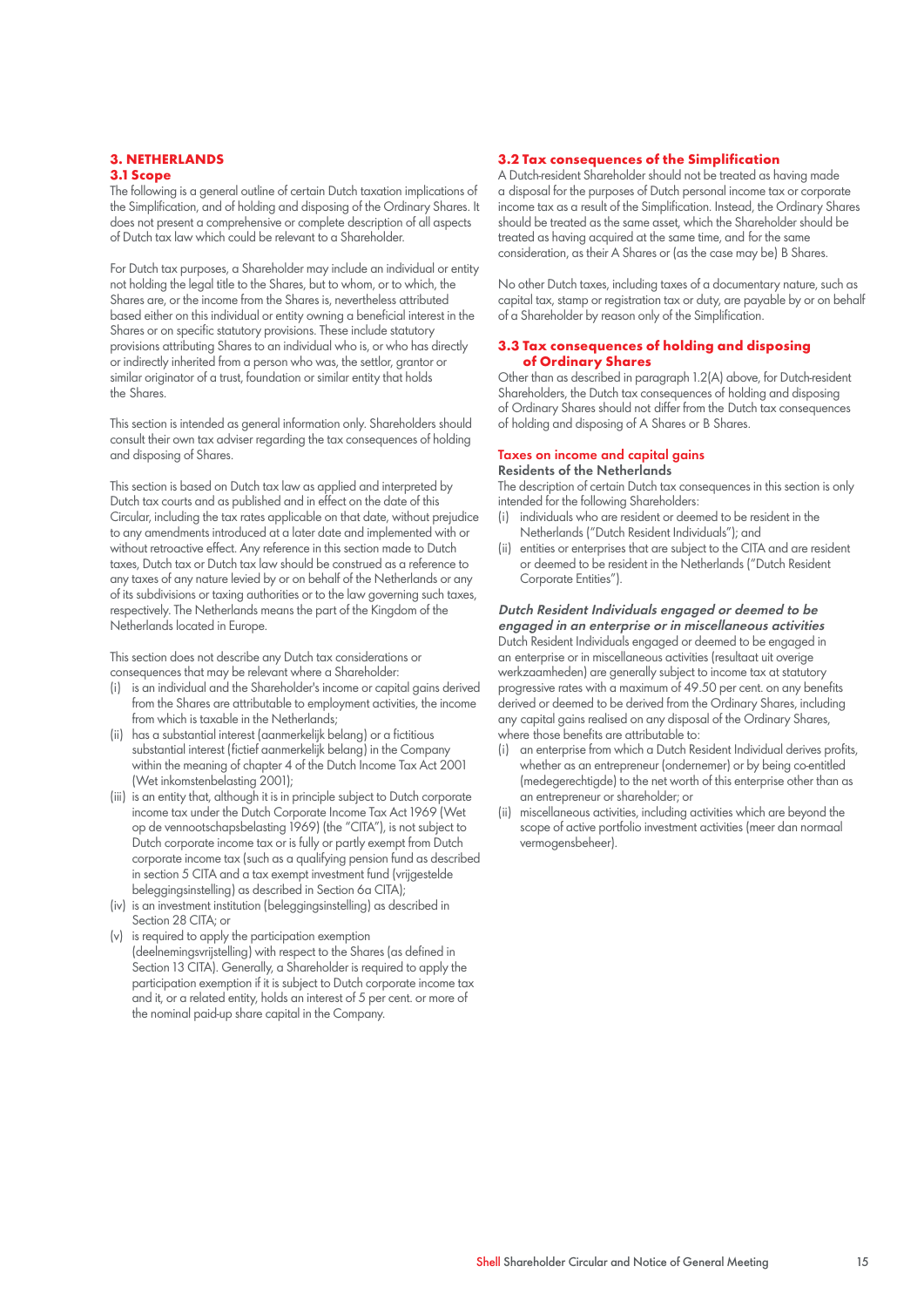### **SHAREHOLDER TAXATION** continued

Dutch Resident Individuals not engaged or deemed to be engaged in an enterprise or in miscellaneous activities Generally, the Ordinary Shares held by a Dutch Resident Individual who is not engaged or deemed to be engaged in an enterprise or in miscellaneous activities, or who is so engaged or deemed to be engaged but the Ordinary Shares are not attributable to that enterprise or miscellaneous activities, will be subject to an annual income tax imposed on a fictitious yield on the Ordinary Shares under the regime for savings and investments (inkomen uit sparen en beleggen). Irrespective of the actual income or capital gains realised, the annual taxable benefit from a Dutch Resident Individual's assets and liabilities taxed under this regime, including the Shares, is set at a percentage of the positive balance of the fair market value of these assets, including the Ordinary Shares, and the fair market value of these liabilities. The percentage increases:

- (i) from 1.8978 per cent. over the first €50,000 of such positive balance;
- (ii) to 4.5014 per cent. over any excess positive balance between €50,000.01 up to and including €950,000; and
- (iii) to a maximum of 5.69 per cent. over any excess positive balance of EUR 950,000.01 or higher.

The percentages under (i) to (iii) will be reassessed each year and the amounts under (i) to (iii) will be adjusted for inflation each year. No taxation occurs if this positive balance does not exceed a certain threshold (heffingvrij vermogen). The fair market value of assets, including the Ordinary Shares, and liabilities that are taxed under this regime are measured once in each calendar year on 1 January. The tax rate under the regime for savings and investments is a flat rate of 31 per cent.

#### Dutch Resident Corporate Entities

Dutch Resident Corporate Entities are generally subject to corporate income tax at statutory rates up to 25 per cent. on any benefits derived or deemed to be derived from the Ordinary Shares, including any capital gains realised on their disposal.

#### Non-residents of the Netherlands

The description of certain Dutch tax consequences in this section is only intended for the following Shareholders:

- (i) individuals who are not resident and not deemed to be resident in the Netherlands ("Non-Dutch Resident Individuals"); and
- (ii) entities that are not resident and not deemed to be resident in the Netherlands ("Non-Dutch Resident Corporate Entities").

#### Non-Dutch Resident Individuals

A Non-Dutch Resident Individual will not be subject to any Dutch taxes on income or capital gains derived from the purchase, ownership and disposal or transfer of the Ordinary Shares, unless:

(i) the Non-Dutch Resident Individual derives profits from an enterprise, whether as entrepreneur or by being co-entitled to the net worth of

- this enterprise other than as an entrepreneur or shareholder and this enterprise is fully or partly carried on through a permanent establishment (vaste inrichting) or a permanent representative (vaste vertegenwoordiger) in the Netherlands, to which the Shares are attributable;
- (ii) the Non-Dutch Resident Individual derives benefits from miscellaneous activities carried on in the Netherlands in respect of the Shares, including activities which are beyond the scope of active portfolio investment activities; or
- (iii) the Non-Dutch Resident Individual is entitled to a share other than by way of securities – in the profits of an enterprise, which is effectively managed in the Netherlands and to which the Shares are attributable.

#### Non-Dutch Resident Corporate Entities

A Non-Dutch Resident Corporate Entity will not be subject to any Dutch taxes on income or capital gains derived from the purchase, ownership and disposal or transfer of the Ordinary Shares, other than withholding tax as described above, unless:

- (i) the Non-Dutch Resident Corporate Entity derives profits from an enterprise, which is fully or partly carried on through a permanent establishment or a permanent representative in the Netherlands to which the Shares are attributable; or
- (ii) the Non-Dutch Resident Corporate Entity is entitled to a share other than by way of securities – in the profits of an enterprise or a co-entitlement to the net worth of an enterprise, which is effectively managed in the Netherlands and to which the Ordinary Shares are attributable.

Under certain specific circumstances, Dutch taxation rights may be restricted for Non-Dutch Resident Individuals and Non-Dutch Resident Corporate Entities pursuant to treaties for the avoidance of double taxation.

#### Dutch gift tax or inheritance tax

No Dutch gift tax or inheritance tax is due in respect of any gift of the Ordinary Shares by, or inheritance of the Ordinary Shares on the death of, a Shareholder, unless:

- (i) the Shareholder is resident, or is deemed to be resident, in the Netherlands at the time of the gift or death of the Shareholder;
- (ii) the Shareholder dies within 180 days after the date of the gift of the Ordinary Shares and was, or was deemed to be, resident in the Netherlands at the time of the Shareholder's death but not at the time of the gift; or
- (iii) the gift of the Shares is made under a condition precedent and the Shareholder is resident, or is deemed to be resident, in the Netherlands at the time the condition is fulfilled.

#### Other taxes and duties

No other Dutch taxes, including taxes of a documentary nature, such as capital tax, stamp or registration tax or duty, are payable by, or on behalf of, the Shareholder by reason only of the purchase, ownership and disposal of the Ordinary Shares.

#### Residence

A Shareholder will not become a resident or deemed resident of the Netherlands by reason only of holding the Shares.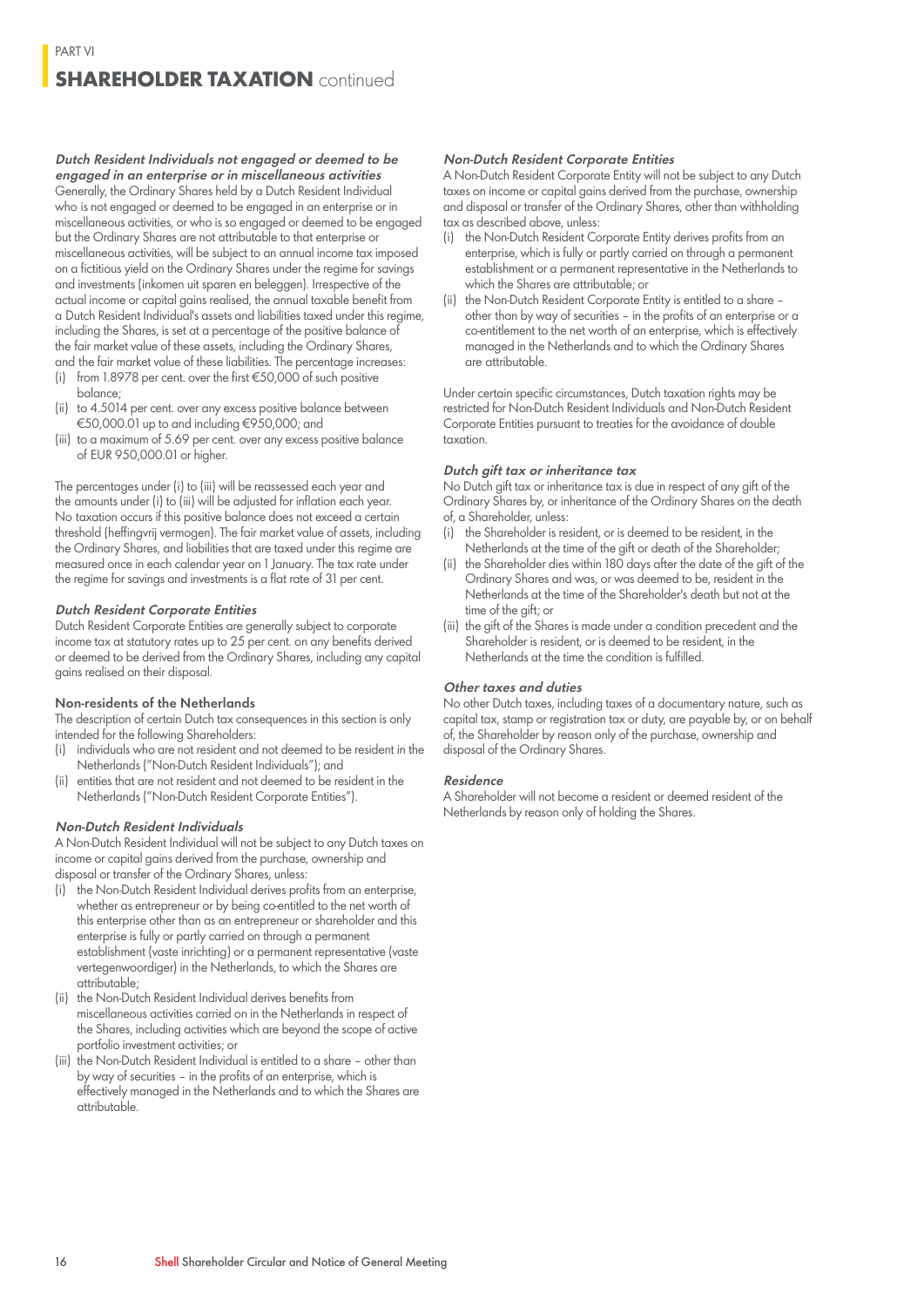#### **4. UNITED STATES 4.1 Scope**

The following is a general outline of certain United States federal income tax implications of the Simplification and of holding and disposing of Ordinary Shares. It applies only to US Shareholders who currently hold the Shares, and will hold the Ordinary Shares, as capital assets for tax purposes. A person is a "US Shareholder" if they are a beneficial owner of an A Share, B Share or Ordinary Share (as applicable), including through ownership of an ADS, and they are for US federal income tax purposes:

- (i) a citizen or resident of the United States;
- (ii) a corporation, or entity taxable as a corporation, that was created or organised under the laws of the United States or any of its political subdivisions;
- (iii) an estate whose income is subject to US federal income tax regardless of its source; or
- (iv) a trust if (i) a US court can exercise primary supervision over the trust's administration and one or more US persons are authorised to control all substantial decisions of the trust; or (ii) the trust has made a valid election under applicable US Treasury regulations to be treated as a US person.

This section does not apply to Shareholders who are a member of a special class of holders subject to special rules, including:

- (i) a dealer in securities or currencies;
- (ii) a trader in securities that elects to use a mark-to-market method of accounting for its securities holdings;
- (iii) a regulated investment company;
- (iv) a real estate investment trust;
- (v) a tax-exempt organisation;
- (vi) an insurance company;
- (vii) a financial institution;
- (viii)a person that actually or constructively owns 10 per cent. or more of the voting shares of the Company;
- (ix) a person that holds A Shares, B Shares or Ordinary Shares as part of a straddle or a hedging or conversion transaction, or as part of a constructive sale or other integrated financial transaction;
- (x) a person who is an investor in a pass through entity (such as a partnership);
- (xi) a person who acquires A Shares, B Shares or Ordinary Shares through the exercise of options, or otherwise as compensation, or through a tax-qualified retirement plan;
- (xii) a US expatriate;
- (xiii)holders of options granted under any benefit plan;
- (xiv)a person liable for alternative minimum tax; or
- (xv) a person whose functional currency is not the US Dollars.

This section is based on the Internal Revenue Code of 1986, as amended (the "Code"), existing and proposed US Treasury regulations, published rulings and court decisions, all as currently in effect. These laws are subject to change, possibly on a retroactive basis.

If a partnership or any entity otherwise classified as a partnership for US tax purposes holds A Shares, B Shares or Ordinary Shares, the tax treatment of a partner generally will depend upon the status of the partner and the activities of the partnership. Any person who is a partner of a partnership or any entity otherwise classified as a partnership for US tax purposes holding the A Shares, B Shares or Ordinary Shares should consult their tax adviser.

This summary does not address the alternative minimum tax, any non-income tax (such as estate or gift taxes) or any state or local tax consequences of the Simplification or of the ownership or disposition of Ordinary Shares.

The material set out in this part does not constitute tax advice. Shareholders are urged to consult their own tax advisers regarding the US federal, state and local and other tax consequences of the Simplification and of owning and disposing of Ordinary Shares in their particular circumstances.

#### **4.2 Tax consequences of the Simplification**

US Shareholders will not recognise any gain or loss as a result of the Simplification. The tax basis and holding period of an Ordinary Share held by a US Shareholder as a result of the Simplification will equal the tax basis and holding period of such US Shareholder's corresponding A Share or B Share immediately before the Simplification.

#### **4.3 Tax consequences of holding Ordinary Shares**

For US Shareholders, the US tax consequences of holding and disposing of Ordinary Shares should not differ from the US tax consequences of holding and disposing of A Shares or B Shares.

#### Taxation of distributions

The gross amount of any distribution that a US Shareholder receives with respect to Ordinary Shares generally will be taken into account for US tax purposes on the day on which such US Shareholder receives such distribution.

The tax treatment of the distribution will depend on the amount of the distribution and the amount of the US Shareholder's adjusted tax basis in its Ordinary Shares.

- Distributions will be taxed as ordinary dividends to the extent they do not exceed the Company's current or accumulated earnings and profits ("E&P"), as calculated for US federal income tax purposes.
- The current maximum rate of tax imposed on certain dividends received by non-corporate US Shareholders is 20 per cent., but only if certain holding period requirements are met, the Company is a Qualified Foreign Corporation ("QFC"), and the Company is not and has not been a passive foreign investment company (a "PFIC"), as defined in the Code. The Company believes that it is a QFC, and is not and has not been a PFIC. However, there can be no assurance that the Company will continue to be considered a QFC or that the Company will not be classified as a PFIC in the future. Currently proposed legislation may, if enacted, increase this tax rate. Dividends received by non-corporate US Shareholders may also be subject to an additional tax of 3.8 per cent. on net investment income.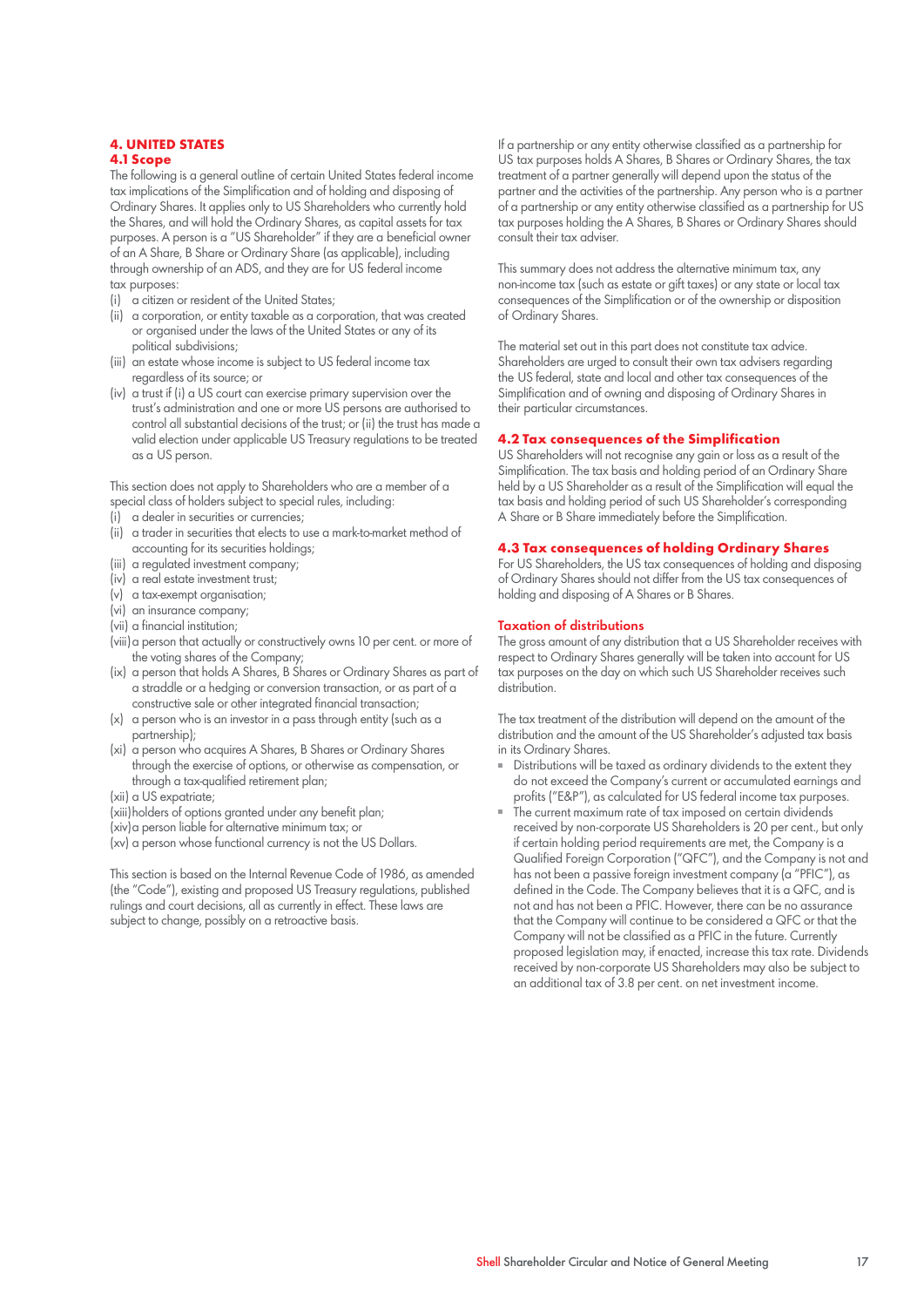### **SHAREHOLDER TAXATION** continued

- Because the Company is not a US corporation, dividends paid on the Ordinary Shares generally will not be eligible for the dividendsreceived deduction allowable to corporations under the Code.
- To the extent that distributions exceed the Company's current or accumulated E&P but do not exceed the US Shareholder's adjusted tax basis in its Ordinary Shares, such distributions will be treated as a tax-free return of capital. Such distributions will reduce the US Shareholder's adjusted tax basis in its Ordinary Shares on a US Dollar-for-US Dollar basis (thereby increasing any gain or decreasing any loss that will be realised on a future disposition of the Ordinary Shares).
- To the extent that distributions exceed both the Company's current or accumulated E&P and the US Shareholder's adjusted tax basis in the Ordinary Shares, the US Shareholder will be taxed on such excess as if it had recognised gain on the sale or disposition of the Ordinary Shares (see paragraph 4.4 below).

The Company anticipates that dividends on the Ordinary Shares will be announced in US Dollars but the dividend will be distributed in Euros, Pounds Sterling and US Dollars. If dividends are received in Euros and Pound Sterling, the US Shareholder would include in gross income as a dividend the US Dollar value of the amount received, calculated by reference to the exchange rate in effect on the day the US Shareholder receives the dividend.

The Company anticipates that dividends on ADSs will be announced and paid to the ADS Depositary in US Dollars, and holders of ADSs will receive dividend payments in US Dollars from the ADS Depositary. The US holder would include in gross income as a dividend the US Dollar amount received by the ADS Depositary in respect of its ADSs.

Dividends on the Ordinary Shares will be treated as foreign source income for US foreign tax credit purposes. Subject to certain detailed and complex limitations, US Shareholders may elect to claim a foreign tax credit against their US federal income tax liability for non-US tax withheld (if any) from dividends on the Ordinary Shares. US Shareholders that do not elect to claim a foreign tax credit may instead claim a deduction for non-US tax withheld (if any), subject to applicable limitations.

#### **4.4 Tax consequences of disposing of Ordinary Shares**

As noted above, for US Shareholders the US tax consequences of holding and disposing of Ordinary Shares should not differ from the US tax consequences of holding and disposing of A Shares or B Shares.

A US Shareholder generally will recognise capital gain or loss upon a sale or other disposition of Ordinary Shares equal to the difference between the amount realised on the disposition and such US Shareholder's adjusted tax basis in the Ordinary Shares.

Capital gain realised by corporate and individual taxpayers is generally taxed at the same rate as ordinary income, except that long-term capital gains realised by non-corporate US Shareholders are taxed at a maximum rate of 20 per cent. Currently proposed legislation may, if enacted, increase this tax rate. Capital gains realised by non-corporate US Shareholders on the disposition of Ordinary Shares may also be subject to an additional tax of 3.8 per cent. on net investment income. Certain limitations exist on the deductibility of capital losses by both corporate and individual taxpayers. Capital gains and losses on the sale or other disposition of Ordinary Shares generally should constitute gains or losses from sources within the US.

For cash basis US Shareholders who receive foreign currency in connection with a sale or other taxable disposition of Ordinary Shares, the amount realised will be based on the US Dollar value of the foreign currency received with respect to such Ordinary Shares as determined on the settlement date of such sale or other taxable disposition.

Accrual basis US Shareholders may elect the same treatment required of cash basis taxpayers with respect to a sale or other taxable disposition of Ordinary Shares, provided that the election is applied consistently from year to year. Such election may not be changed without the consent of the US Internal Revenue Service. Accrual basis US Shareholders that do not elect to be treated as cash basis taxpayers for this purpose may have a foreign currency gain or loss for US federal income tax purposes to the extent of the difference between the US Dollar value of the foreign currency received determined on the date of the sale or other taxable disposition of Ordinary Shares and on the settlement date (whether or not the foreign currency received is converted into US Dollar on that date). Any such foreign currency gain or loss generally will constitute ordinary income or loss from sources within the US and would be in addition to gain or loss, if any, recognised on the sale or other taxable disposition of Ordinary Shares.

A US Shareholder's tax basis in the foreign currency received will equal the US Dollar value on the settlement date. Any foreign currency gain or loss realised by a US Shareholder on a conversion of foreign currency into US Dollar generally will constitute ordinary income or loss from sources within the US and will be in addition to gain or loss, if any, recognised on the sale or other disposition of Ordinary Shares.

#### **4.5 US backup withholding and information reporting**

In general, information reporting requirements will apply to payments of dividends on Ordinary Shares and the proceeds of certain sales of Ordinary Shares in respect of US Shareholders other than certain exempt persons (such as corporations). Backup withholding (at a rate of 24 per cent.) will apply to such payments if the US Shareholder fails to provide a correct taxpayer identification number or other certification of exempt status or, with respect to certain payments, the US Shareholder fails to report in full all dividend and interest income and the US Internal Revenue Service notifies the payer of such under-reporting. Amounts withheld under the backup withholding rules may be credited against a holder's US federal income tax liability, and a refund of any excess amounts withheld under the backup withholding rules may be obtained by filing the appropriate claim form with the US Internal Revenue Service. US Shareholders should consult their tax advisers about these rules and any other reporting obligations that may apply to the ownership or disposition of the Ordinary Shares.

#### **4.6 Tax reporting**

US individuals that hold certain "specified foreign financial assets" (which include stock or securities issued by a foreign corporation) are generally required to file information reports with respect to such assets with their US federal income tax returns. US Shareholders are urged to consult their own tax advisers regarding the possible implications of this legislation on their investment in the Shares.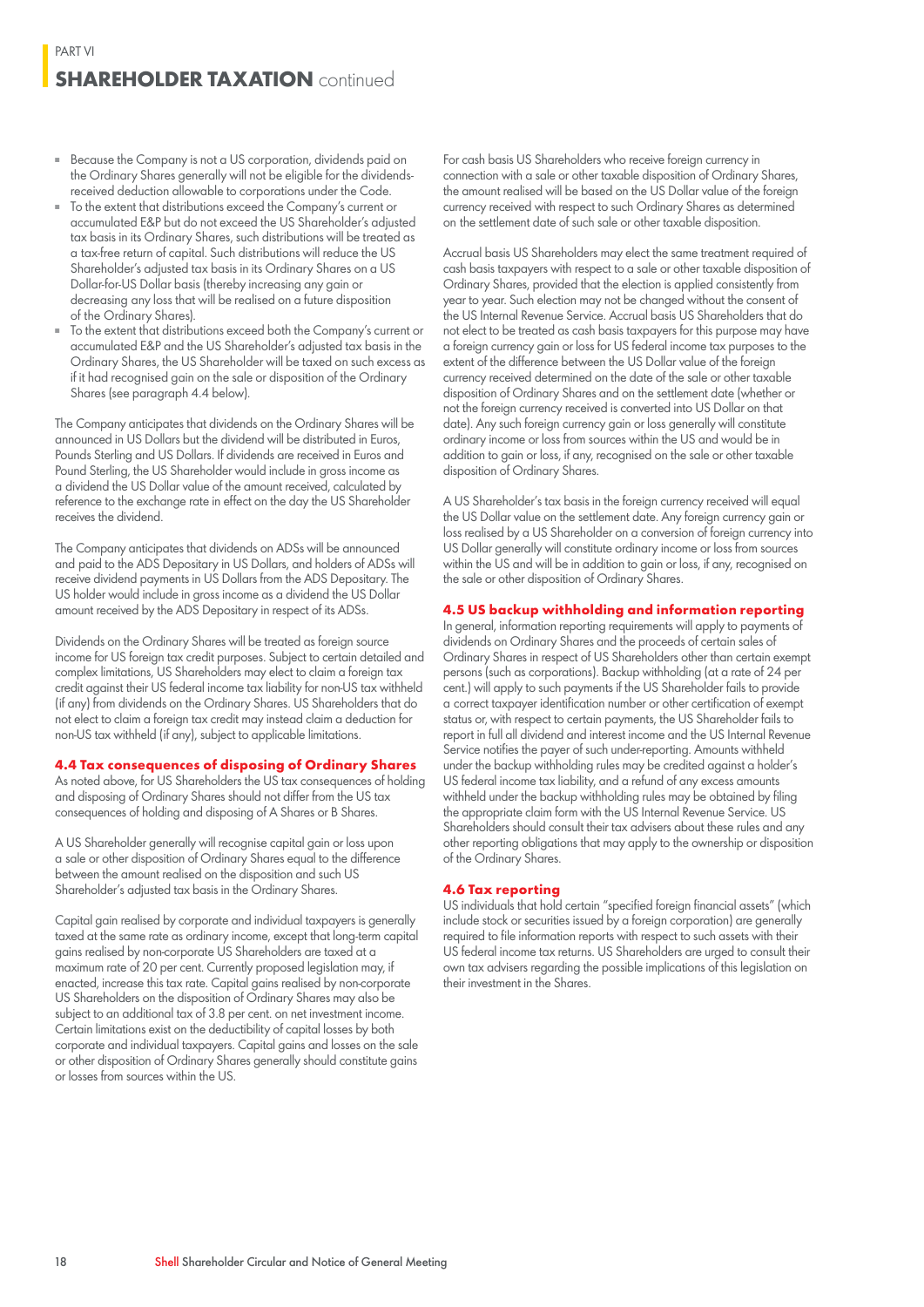## **ADDITIONAL INFORMATION**

#### **1. PROPOSED AMENDMENTS TO THE ARTICLES**

Set out below is an explanation of the amendments to the Articles to be made pursuant to the Resolution.

Shareholders are encouraged to review the New Articles in their entirety. A copy of the proposed New Articles and a copy of the Articles marked to show all the changes proposed by the Resolution will be available for inspection at Shell Centre, 2 York Road, London, SE1 7LZ, United Kingdom, at the Company's headquarters at Carel van Bylandtlaan 30, 2596 HR The Hague, the Netherlands and on the Company's website at www.shell.com/gm until the time of the General Meeting, and will also be at the place of the General Meeting from at least 15 minutes prior to the General Meeting until the conclusion of the General Meeting.

The Resolution proposes that the New Articles will be adopted with effect from such time as the Board determines. It is the Company's intention that this will be upon or around the decision of the Board to proceed with the Simplification, following consultation with the Relevant Shell Staff Councils. In making its final decision, the Board will take into account all relevant factors.

#### **1.1 Dividend Access Arrangements relating to the B Shares (Article 5 of the Articles)**

The New Articles amend Article 5(E) to make it clear that: (i) following the Simplification, any reference to A Shares or B Shares will be deemed to be a reference to Ordinary Shares; and (ii) Shareholders will not be entitled to a new or replacement share certificate by virtue solely of the fact that their share certificate may refer to A Shares or B Shares in the Company (rather than Ordinary Shares).

#### **1.2 Change of name (Article 5A of the New Articles)**

The New Articles would give the Board the authority to change the name of the Company.

#### **1.3 Location of General Meetings (Article 49 of the Articles)**

The New Articles delete this Article, which states that the annual general meeting and any other general meeting of the Company will usually be held in the Netherlands (subject to a decision of the Board otherwise). It is not customary to specify the location of general meetings in a company's articles of association and so this Article will not be replaced.

#### **1.4 Headquarters of the Company (Article 79 of the Articles)**

The New Articles delete this Article, which requires the Company's headquarters to be in the Netherlands. It is not customary to specify the location of a company's headquarters in its articles of association and so this Article will not be replaced.

#### **1.5 Directors' meetings (Article 103 of the Articles)**

The New Articles delete the first sentence of this Article which states that Board meetings will usually be held in the Netherlands. It is not customary to specify the location of board meetings in a company's articles of association and so this provision will not be replaced.

#### **1.6 Definitions**

The New Articles make consequential amendments to Article 2 (Definitions) to reflect the other deletions and amendments to the Articles described above.

#### **2. DETAILS OF DIVIDEND ARRANGEMENTS POST-SIMPLIFICATION**

Following the Simplification:

- (A) the Company will continue to announce its dividends quarterly in US Dollars;
- (B) Shareholders will be able to continue to elect to receive their dividends in US Dollars, Euros or Pounds Sterling;
- (C) ADS holders will continue to receive their dividends in US Dollars;
- (D) absent any valid election to the contrary, persons holding their Shares through Euroclear Nederland will receive their dividends in Euros;
- (E) absent any valid election to the contrary, Shareholders (including both Certificate Holders and CREST Members) and persons holding their Shares through the Royal Dutch Shell Corporate Nominee will receive their dividends in Pounds Sterling;
- (F) the process to elect for an alternative currency will remain the same and existing currency elections made on Shares held in certificated form or through the Royal Dutch Shell Corporate Nominee will continue to be honoured; and
- (G) with the Company's tax residence moved to the UK, dividends paid to Shareholders on their Ordinary Shares will not attract DWT. This means that former holders of A Shares will start to receive their dividends in full as DWT will no longer be withheld on these dividends. Furthermore, these Shareholders will no longer be provided with a tax voucher for these dividends and merely receive a dividend confirmation instead. Former holders of B Shares will start to receive their dividends directly from the Company as these dividends will no longer be paid through the Dividend Access Mechanism.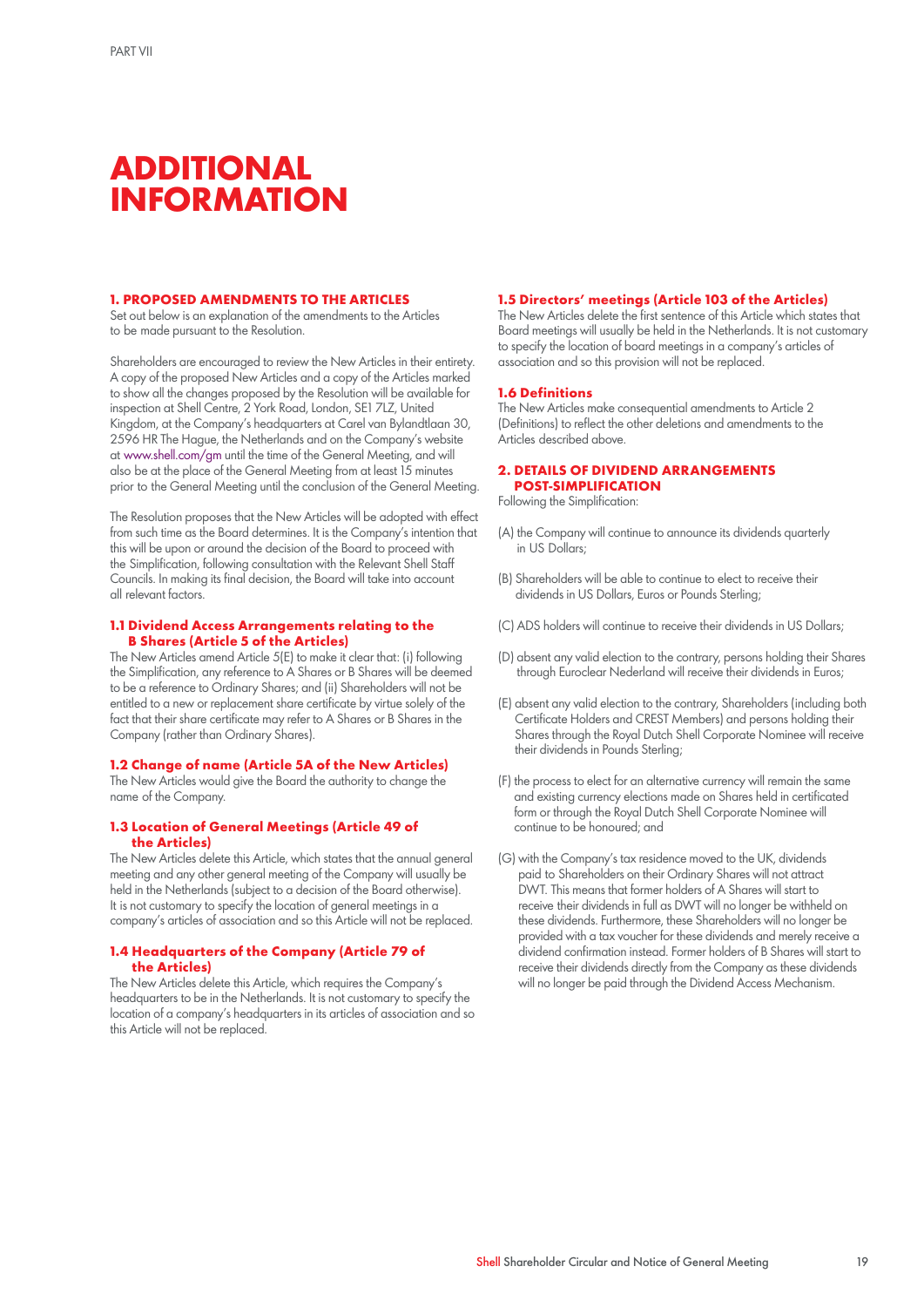## **DEFINITIONS**

| <b>AEX</b>                                   | means the Amsterdam Exchange Index maintained<br>by Euronext;                                                                                                                                                                                                                                                                                                  |
|----------------------------------------------|----------------------------------------------------------------------------------------------------------------------------------------------------------------------------------------------------------------------------------------------------------------------------------------------------------------------------------------------------------------|
| A ADSs                                       | means American Depositary Shares issued by the ADS<br>Depositary pursuant to the Deposit Agreement, with<br>each A ADS representing two A Shares;                                                                                                                                                                                                              |
| <b>ADS Depositary</b>                        | means the depositary or, as the context may require, the<br>custodian acting as nominee or agent for the depositary,<br>from time to time for the A ADSs and the B ADSs, being,<br>at the date of this Circular, JPMorgan Chase Bank, N.A.;                                                                                                                    |
| <b>ADSs</b>                                  | means the A ADSs and the B ADSs;                                                                                                                                                                                                                                                                                                                               |
| <b>ADS Voting</b><br><b>Instruction Form</b> | means the voting instruction form through which ADS<br>holders can direct the ADS Depositary to vote in relation<br>to the General Meetina;                                                                                                                                                                                                                    |
| Articles                                     | means the Company's articles of association;                                                                                                                                                                                                                                                                                                                   |
| A Shares                                     | means A ordinary shares of €0.07 each in the capital<br>of the Company;                                                                                                                                                                                                                                                                                        |
| A/B Share<br>Structure                       | the existing share structure of the Company which<br>comprises two lines of Shares, being the A Shares<br>and B Shares;                                                                                                                                                                                                                                        |
| <b>BADSs</b>                                 | means American Depositary Shares issued by the ADS<br>Depositary pursuant to the Deposit Agreement, with<br>each B ADS representing two B Shares;                                                                                                                                                                                                              |
| ВG                                           | means BG Group Limited (formerly BG Group plc);                                                                                                                                                                                                                                                                                                                |
| Board                                        | means the board of directors of the Company;                                                                                                                                                                                                                                                                                                                   |
| <b>B Shareholders</b>                        | means the holders of B Shares from time to time;                                                                                                                                                                                                                                                                                                               |
| <b>B</b> Shares                              | means B ordinary shares of €0.07 each in the capital<br>of the Company;                                                                                                                                                                                                                                                                                        |
| <b>Certificate Holders</b>                   | means a Shareholder holding Shares in certificated form;                                                                                                                                                                                                                                                                                                       |
| Circular                                     | means this circular;                                                                                                                                                                                                                                                                                                                                           |
| Company                                      | means Royal Dutch Shell plc;                                                                                                                                                                                                                                                                                                                                   |
| <b>CREST</b>                                 | means the relevant system (as defined in the<br>Uncertificated Securities Regulations 2001 (SI<br>2001/3755)) (including as it forms part of domestic law<br>of the United Kingdom by virtue of the European Union<br>(Withdrawal) Act 2018), in respect of which Euroclear<br>UK & International Limited is the Operator (as defined<br>in such Regulations); |
| <b>CREST Member</b>                          | means a Shareholder holding Shares in uncertificated<br>form;                                                                                                                                                                                                                                                                                                  |
| <b>CSN Voting</b><br><b>Instruction Form</b> | means the voting instruction form through which persons<br>holding their Shares in the Royal Dutch Shell Corporate<br>Nominee can direct Equiniti Financial Services Limited<br>to vote in relation to the General Meeting;                                                                                                                                    |

| Deposit<br>Agreement                    | means the amended and restated deposit agreement<br>dated November 1, 2018, as amended on April 15, 2021,<br>between the Company, JPMorgan Chase Bank, N.A.<br>and the owners and beneficial owners from time to time<br>of the ADSs issued thereunder:                                         |
|-----------------------------------------|-------------------------------------------------------------------------------------------------------------------------------------------------------------------------------------------------------------------------------------------------------------------------------------------------|
| <b>Dividend Access</b><br>Mechanism     | means the mechanism by which dividends may be paid<br>to Shareholders (including those represented by B ADSs)<br>through the Dividend Access Trust;                                                                                                                                             |
| <b>Dividend Access</b><br><b>Shares</b> | means the redeemable preference shares in the capital<br>of BG and STT held by the trustee of the Dividend<br>Access Trust;                                                                                                                                                                     |
| <b>Dividend Access</b><br>Trust         | means the trust in relation to the Dividend Access Shares;                                                                                                                                                                                                                                      |
| <b>DRS</b>                              | means the Dutch Revenue Service (Belastingdienst),<br>a unit of the Dutch Ministry of Finance ( <i>Ministerie van</i><br><i>Financiën</i> ) competent to impose and collect income<br>tax (inkomstenbelasting), corporate income tax<br>(vennootschapsbelasting) and other miscellaneous taxes; |
| <b>DWT</b>                              | means Dutch dividend withholding tax imposed under<br>the Dutch Dividend Tax Act 1965;                                                                                                                                                                                                          |
| EC                                      | means the Executive Committee of the Company;                                                                                                                                                                                                                                                   |
| Euroclear<br>Nederland                  | means Nederlands Centraal Instituut voor Giraal<br>Effectenverkeer BV;                                                                                                                                                                                                                          |
| <b>Euronext</b>                         | means Euronext in Amsterdam, a regulated market of<br>Euronext Amsterdam N.V. or, where the context so<br>requires, any successors from time to time;                                                                                                                                           |
| <b>FTSE</b>                             | means the Financial Times Stock Exchange Group;                                                                                                                                                                                                                                                 |
| <b>General Meeting</b>                  | means the general meeting of the Company to be<br>convened in connection with the Simplification and by<br>the Notice of the General Meeting set out in Part IX of<br>this Circular (including any adjournment of it);                                                                          |
| Group                                   | means the Company and each of its direct and indirect<br>subsidiaries from time to time (where subsidiary shall<br>have the meaning ascribed to it in the Companies<br>Act 2006);                                                                                                               |
| New Articles                            | means the new articles of association proposed to be<br>adopted by the Company pursuant to the Resolution;                                                                                                                                                                                      |
| Ordinary Shares                         | means ordinary shares in the capital of the Company<br>following the Simplification;                                                                                                                                                                                                            |
| <b>Proxy Form</b>                       | means the personalised form of proxy through which<br>Shareholders may appoint a proxy or proxies to vote<br>on their behalf in relation to the General Meeting;                                                                                                                                |
| Registrar                               | means Equiniti Limited;                                                                                                                                                                                                                                                                         |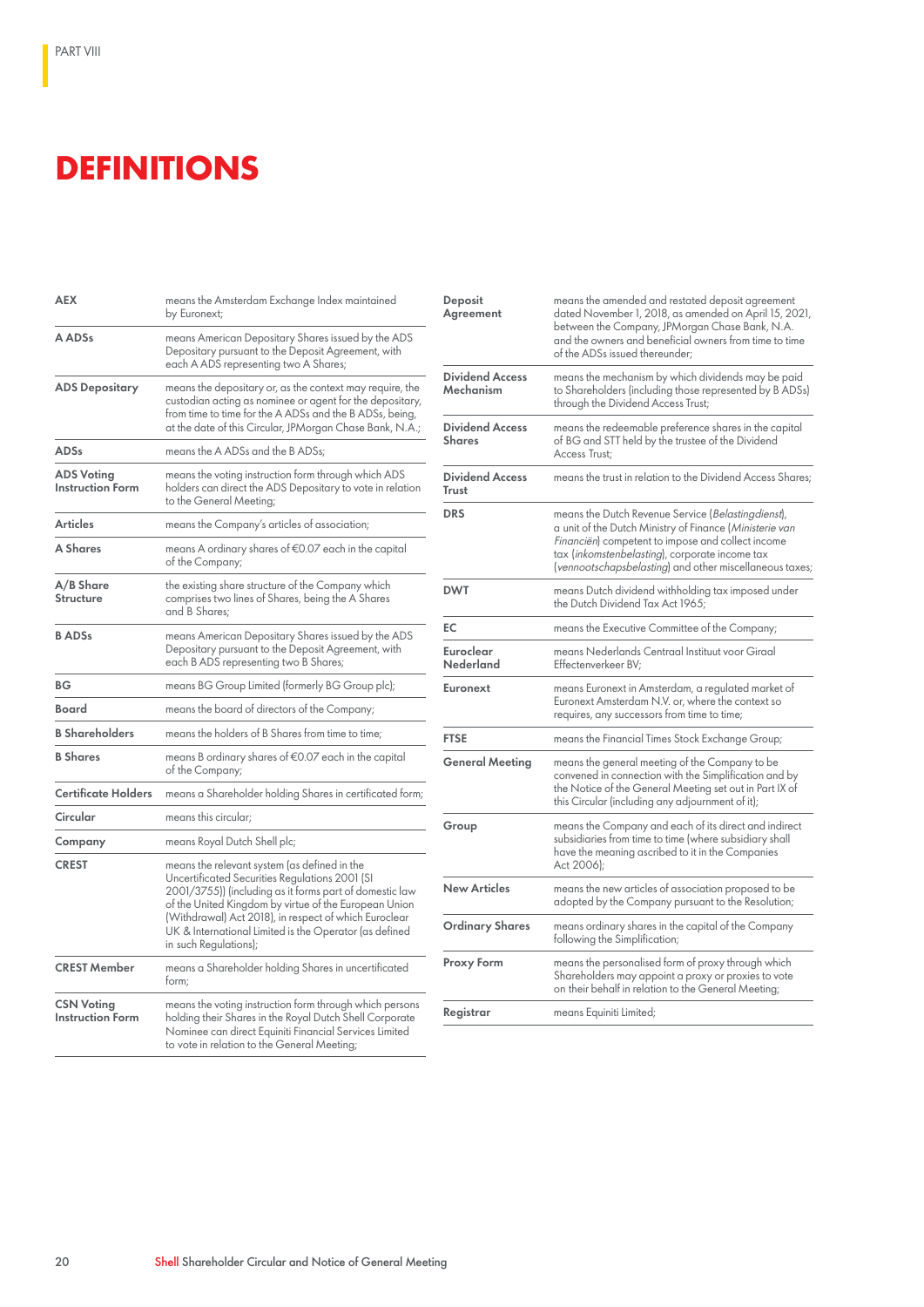| <b>Relevant Shell</b><br><b>Staff Council</b>    | means Centrale Ondernemingsraad (COR) van Shell<br>Nederland (Central Staff Council of Shell Netherlands)<br>or Shell European Works Council (as relevant);                                                                                                                                                                                                                    |
|--------------------------------------------------|--------------------------------------------------------------------------------------------------------------------------------------------------------------------------------------------------------------------------------------------------------------------------------------------------------------------------------------------------------------------------------|
| Resolution                                       | means the special resolution to approve the New<br>Articles proposed to be passed by the Shareholders<br>at the General Meeting as set out in the Notice of the<br>General Meeting contained in Part IX of this Circular;                                                                                                                                                      |
| Royal Dutch                                      | means N.V. Koninklijke Nederlandsche Petroleum<br>Maatschappij;                                                                                                                                                                                                                                                                                                                |
| Royal Dutch<br><b>Shell Corporate</b><br>Nominee | means the corporate sponsored nominee service<br>for Shareholders provided by Equiniti Financial<br>Services Limited:                                                                                                                                                                                                                                                          |
| <b>SDRT</b>                                      | means UK stamp duty reserve tax;                                                                                                                                                                                                                                                                                                                                               |
| Share                                            | means a share in the capital of the Company from time<br>to time:                                                                                                                                                                                                                                                                                                              |
| <b>Shareholders</b>                              | means the holders of Shares from time to time;                                                                                                                                                                                                                                                                                                                                 |
| <b>Shell Share Plans</b>                         | means any employees' share schemes (within the<br>meaning given by section 1166 of the Companies Act<br>2006) operated by the Company over the Shares;                                                                                                                                                                                                                         |
| Simplification                                   | means:<br>(A) establishing a single line of shares to eliminate the<br>complexity of Shell's A/B Share Structure; and<br>(B) aligning Shell's tax residence with its country of<br>incorporation in the UK by relocating Board and EC<br>meetings, and the CEO and CFO, to the UK; and<br>consequently changing the Company's name from<br>Royal Dutch Shell plc to Shell plc; |
| <b>STT</b>                                       | means The Shell Transport and Trading Company Limited<br>(formerly The "Shell" Transport and Trading Company,<br>$p.l.c.$ );                                                                                                                                                                                                                                                   |
| UK                                               | means the United Kingdom of Great Britain and<br>Northern Ireland:                                                                                                                                                                                                                                                                                                             |
| Unification                                      | means the unification of Royal Dutch and STT under the<br>Company, completed on 20 July 2005;                                                                                                                                                                                                                                                                                  |
| US                                               | means the United States of America, its territories and<br>possessions, any state of the United States and the<br>District of Columbia and all areas subject to its<br>jurisdiction; and                                                                                                                                                                                       |
| working day                                      | means a day (other than a Saturday, Sunday or public<br>holiday) when banks are open for business in the City of<br>London (other than for trading and settlement solely in<br>euro) and in The Hague.                                                                                                                                                                         |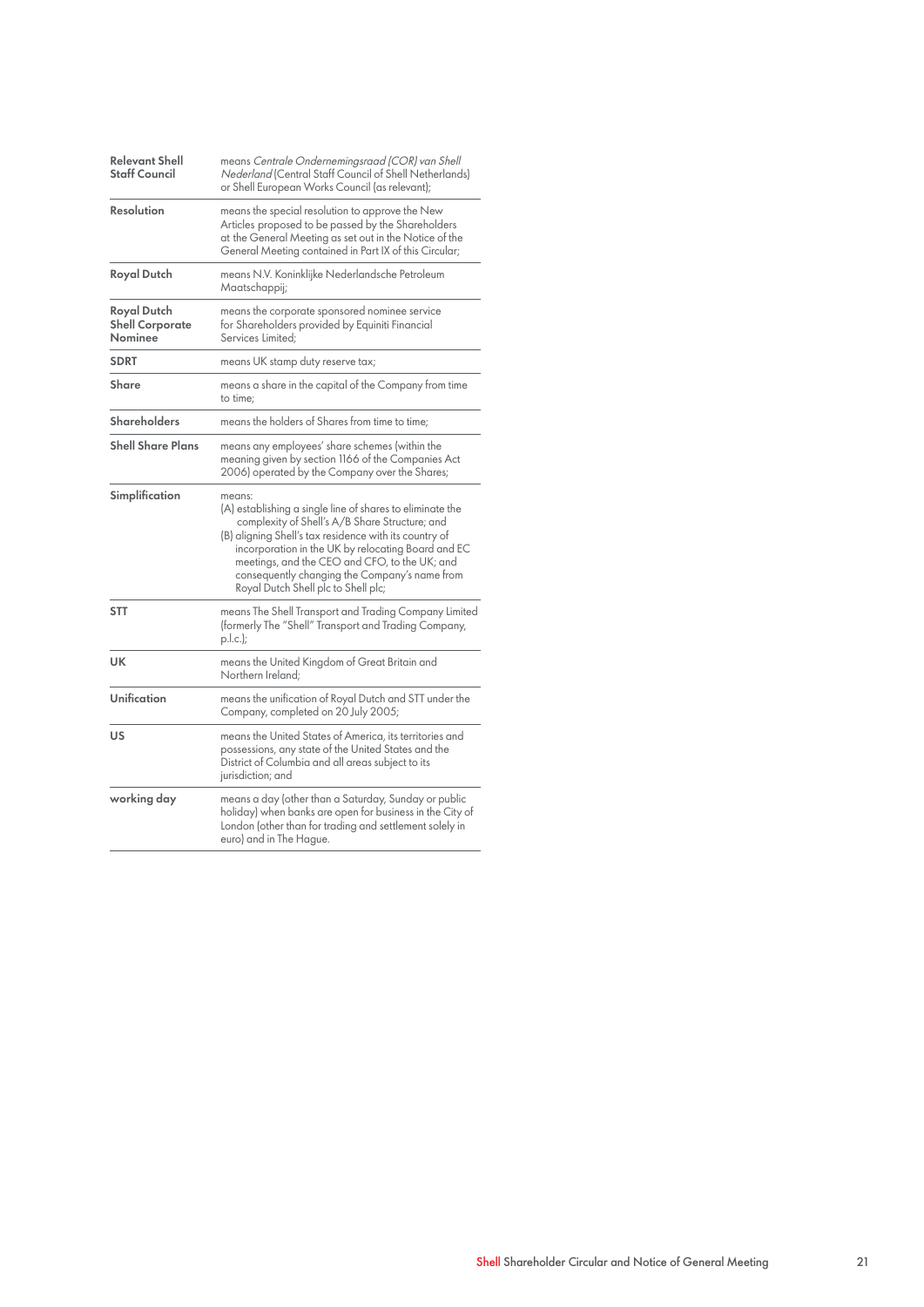## **NOTICE OF GENERAL MEETING**

#### **ROYAL DUTCH SHELL PLC**

**NOTICE IS HEREBY GIVEN** that a **GENERAL MEETING** of Royal Dutch Shell plc (the "Company") will be held at Rotterdam Ahoy, Ahoyweg 10, 3084 BA Rotterdam, the Netherlands at 10:00 (Dutch time), 09:00 (UK time) on December 10, 2021 (the "General Meeting"). Shareholders will be able to join and participate in the General Meeting in person (to the extent this remains possible in accordance with government guidance, which may change after the publication of this Circular) or by attending and participating in the virtual meeting ("virtually attending"). Details on how to do each of these options is provided on pages 22 to 24.

Given ongoing uncertainty in relation to the Covid-19 pandemic, and bearing in mind the broader public health considerations and for the safety of others, any Shareholders wishing to attend in person must present a Covid-19 certificate via the CoronaCheck app or equivalent for other jurisdictions, and comply with any other Covid-19 measures the venue or the Company may impose. Any Shareholder who fails to present such a certificate, will not be admitted to the General Meeting and will instead be asked to participate in the General Meeting electronically.

For the safety of others, and in line with the government guidance and legislation, please do not attend the General Meeting in person if you are experiencing any of the symptoms connected with Covid-19 or are otherwise required to isolate or quarantine.

The General Meeting is being held for the purposes of considering and, if thought fit, passing the following resolution which shall be proposed as a special resolution:

#### **Resolution – Adoption of New Articles of Association (Special Resolution)**

To adopt, with effect from such time as the board of directors of the Company determines, the amended articles of association of the Company as initialled by the Chair for the purposes of identification marked as the New Articles (the "New Articles") in substitution for, and to the exclusion of, all existing articles of association of the Company.

By order of the Board

#### **LINDA COULTER**

(Company Secretary) Royal Dutch Shell plc November 15, 2021

#### **NOTES: 1. Attendance and appointment of a proxy**

If you wish to attend the General Meeting or appoint a proxy to attend, speak and vote on your behalf, please see the relevant section below depending on the way you hold your Shares.

At the time of publication of this notice, it is anticipated that the General Meeting will proceed as a hybrid meeting, with both physical (in person) and virtual attendance available. However, given ongoing uncertainty in relation to the Covid-19 pandemic, and bearing in mind the broader public health considerations and for the safety of others, any Shareholders wishing to attend the General Meeting in person must present a Covid-19 certificate via the CoronaCheck app or equivalent for other jurisdictions, and comply with any other Covid-19 measures the venue or the Company may impose. Any Shareholder who fails to present such a certificate will not be admitted to the General Meeting and will instead be directed to participate in the General Meeting electronically. All references to attendance herein mean both virtual and physical attendance.

Shareholders can exercise their votes by submitting their proxy electronically or by post as soon as possible, and these must be received by no later than 10:00 (Dutch time), 09:00 (UK time), on December 8, 2021. Shareholders who wish to appoint a proxy are recommended to appoint the Chair of the General Meeting as their proxy. In light of the uncertainty around whether any restrictions on attendance may be in place at the time, if a Shareholder appoints someone else as their proxy, that proxy may not be able to attend the General Meeting in order to cast the Shareholder's vote.

Shareholders are encouraged to vote electronically using the relevant reference numbers printed on your proxy form as explained below.

Furthermore, please note that if any circumstances change, including if legislation is introduced in response to the spread of Covid-19, the Company reserves the right to act upon changes which may be relevant for the purpose of the General Meeting. To the extent the Company does make changes to the arrangements set out in this document, it will communicate these to Shareholders and the market via a regulatory information service and the Company's website.

There are several ways in which the Company's Shares or an interest in those Shares can be held. These include:

- directly as registered Shares in certificated or uncertificated form in a Shareholder's own name;
- indirectly through Euroclear Nederland (via banks or brokers);
- through the Royal Dutch Shell Corporate Nominee;
	- through another third-party nominee or intermediary company; or
- as a direct or indirect holder of ADSs with the ADS Depositary (JPMorgan Chase Bank, N.A.).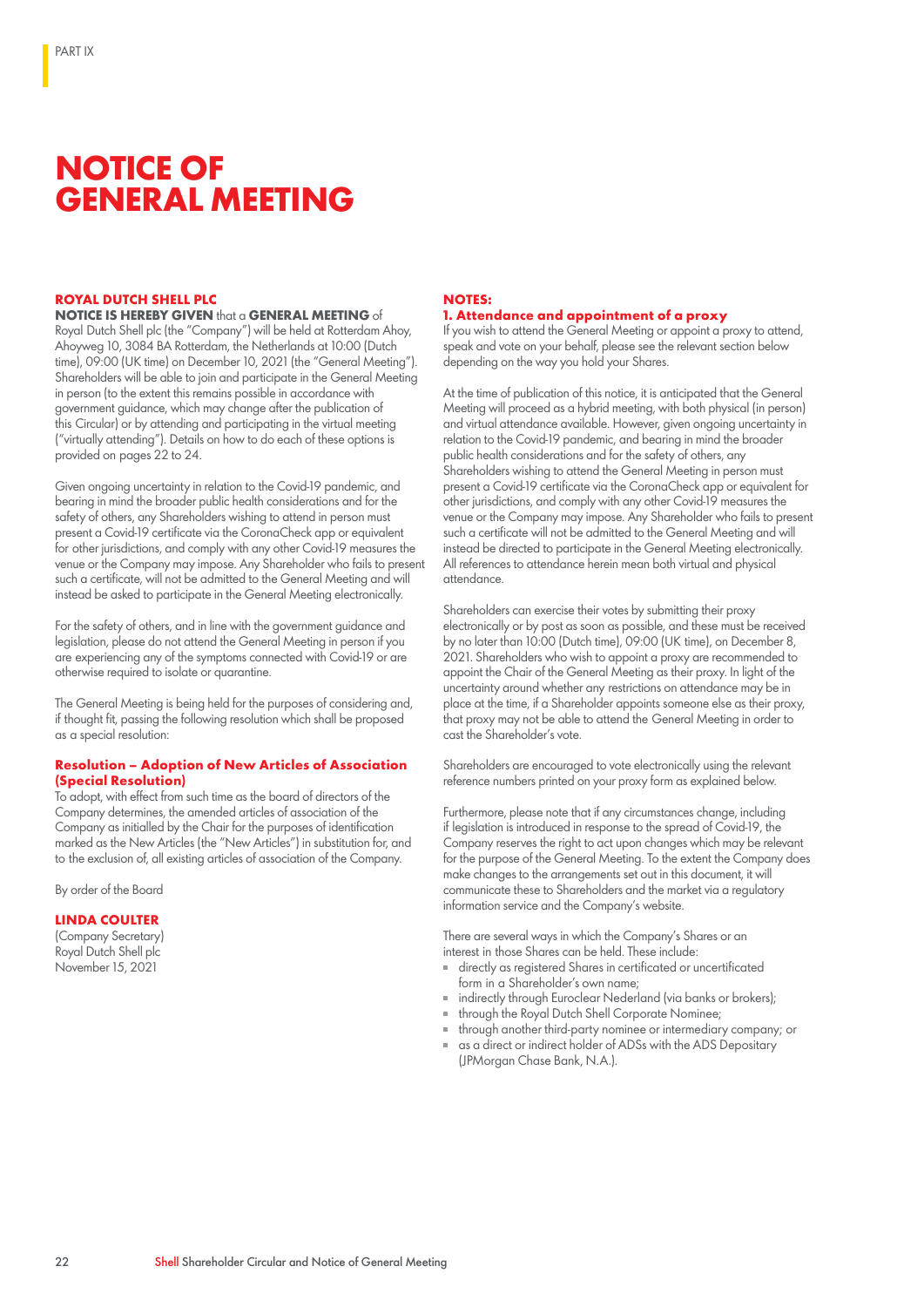Any person to whom this notice is sent who is a person that has been nominated under Section 146 of the Companies Act 2006 to enjoy information rights ("nominated persons") does not have a right to appoint a proxy. However, a nominated person may, under an agreement with the registered Shareholder by whom he or she was nominated, have a right to be appointed (or to have someone else appointed) as a proxy for the General Meeting. Alternatively, if a nominated person does not have such a right, or does not wish to exercise it, he or she may have a right under any such agreement to give instructions to the registered Shareholder as to the exercise of voting rights.

If two or more Shareholders jointly hold Shares in the Company, each Shareholder may, attend, speak and vote at the General Meeting, appoint a proxy or give voting instructions. However, if more than one joint holder votes, appoints a proxy or gives voting instructions, the only vote, appointment or voting instruction which will count is the vote, appointment or voting instruction of the joint holder whose name is listed first on the register.

#### **2. Shareholders with registered Shares in their own name or persons holding their Shares through the Royal Dutch Shell Corporate Nominee**

Registered holders of Shares or persons who hold their Shares in the Royal Dutch Shell Corporate Nominee, or their duly appointed representatives, are entitled to attend, speak and vote at the General Meeting.

Entitlement to attend and vote at the General Meeting will be determined by reference to the Company's register of members. In order to attend and vote at the General Meeting, a person must be entered on the register of members or the register of the Royal Dutch Shell Corporate Nominee no later than 19:30 (Dutch time), 18:30 (UK time), on December 8, 2021. A Shareholder's voting entitlement will depend on the number of Shares held at that time. If the General Meeting is adjourned, such entitlement is determined by reference to the register of members or the register of the Royal Dutch Shell Corporate Nominee at 19:30 (Dutch time), 18:30 (UK time), two days (excluding non-working days) before the date of the adjourned General Meeting.

A Shareholder is entitled to appoint a proxy to exercise all or any of their rights to vote on their behalf and to attend and speak at the General Meeting. A Shareholder may appoint more than one proxy in relation to the General Meeting, provided each proxy is appointed to exercise the rights attached to a different Share or Shares held by that Shareholder. A proxy need not also be a Shareholder. Proxy Forms and, for participants in the Royal Dutch Shell Corporate Nominee, CSN Voting Instruction Forms, must reach the Company's Registrar no later than 10:00 (Dutch time), 09:00 (UK time), on December 8, 2021. It is also possible to vote or register a proxy appointment electronically as explained below. Shareholders who have completed a Proxy Form or CSN Voting Instruction Form may still attend the General Meeting and vote in person should they wish to do so, but they are requested to bring the Admittance Card with them to the General Meeting.

If a Shareholder wishes to appoint multiple proxies, he or she should contact the Registrar on 0800 085 4975 (UK) or +44 (0)800 085 4975 to obtain an additional Proxy Form or, in the case of a participant in the Royal Dutch Shell Corporate Nominee, a Voting Instruction Form. Alternatively, the Shareholder may photocopy his or her Proxy Form or Voting Instruction Form. It will be necessary for the Shareholder to indicate on each separate Proxy Form, or Voting Instruction Form, the number of Shares in relation to which each proxy is authorised to act. If a Shareholder appoints more than one proxy, he or she must ensure that no more than one proxy is appointed in relation to any Share.

If a Shareholder does not specify how he or she wants the proxy to vote on the resolution, the proxy may vote or abstain as he or she sees fit. A proxy may also vote or abstain as he or she sees fit on any other business which properly comes before the General Meeting.

If Shares are held through the Royal Dutch Shell Corporate Nominee and no voting instructions are received or specified, the Royal Dutch Shell Corporate Nominee will not cast the votes attached to such Shares.

#### **3. Persons holding their Shares through Euroclear Nederland (via banks or brokers)**

Persons holding their Shares through Euroclear Nederland via banks and brokers are not included in the Company's register of members – such Shares are included in the register of members under the name of Euroclear Nederland.

If persons who hold their Shares through Euroclear Nederland wish to: (i) attend the General Meeting; or (ii) appoint a proxy to attend, speak and vote on their behalf; or (iii) give voting instructions without attending the General Meeting, they must instruct Euroclear Nederland accordingly. To do this, such persons are advised to contact their bank or broker as soon as possible and advise them which of the three options they prefer. Alternatively, such persons can choose such options electronically by accessing the website www.abnamro.com/evoting and following the online instructions. In all cases, the validity of the instruction will be conditional upon ownership of the Shares at no later than 10:00 (Dutch time), 09:00 (UK time), on December 8, 2021. Any instruction, whether by hard copy or by electronic means, must be received by this time.

Persons holding their Shares through Euroclear Nederland and who indicate they wish to attend the General Meeting will not receive an Admittance Card. They will therefore be asked to identify themselves at the General Meeting using a valid passport, identity card or driving licence.

#### **4. Persons holding their Shares through third party agents or nominees (other than the Royal Dutch Shell Corporate Nominee)**

If your Shares are held by a third party agent or nominee, you are urged to speak directly to them about how to exercise the votes that attached to those Shares and/or how to attend the General Meeting.

#### **5. Holders of American Depositary Shares (ADSs)**

Registered ADS holders who wish to attend the General Meeting or wish to have their votes cast on their behalf should indicate accordingly on their Voting Instruction Form and return it to the ADS Depositary, JPMorgan Chase Bank, N.A.

Those who hold their ADSs beneficially through a bank or broker and wish to attend the General Meeting or have their votes cast on their behalf should contact their bank or broker as soon as possible. The ADS Depositary, JPMorgan Chase Bank N.A., can be contacted on telephone number +1 888 737 2377 (from within the USA) or +1 651 453 2128 (from outside the USA). Holders of ADSs wishing to attend the General Meeting will not receive an Admittance Card and will therefore be asked to identify themselves at the General Meeting using a valid passport, identity card or driving licence.

#### **6. Corporate representatives**

Any corporation that is a member can appoint one or more corporate representatives who may exercise on its behalf all of its powers as a member provided that they do not do so in relation to the same Shares.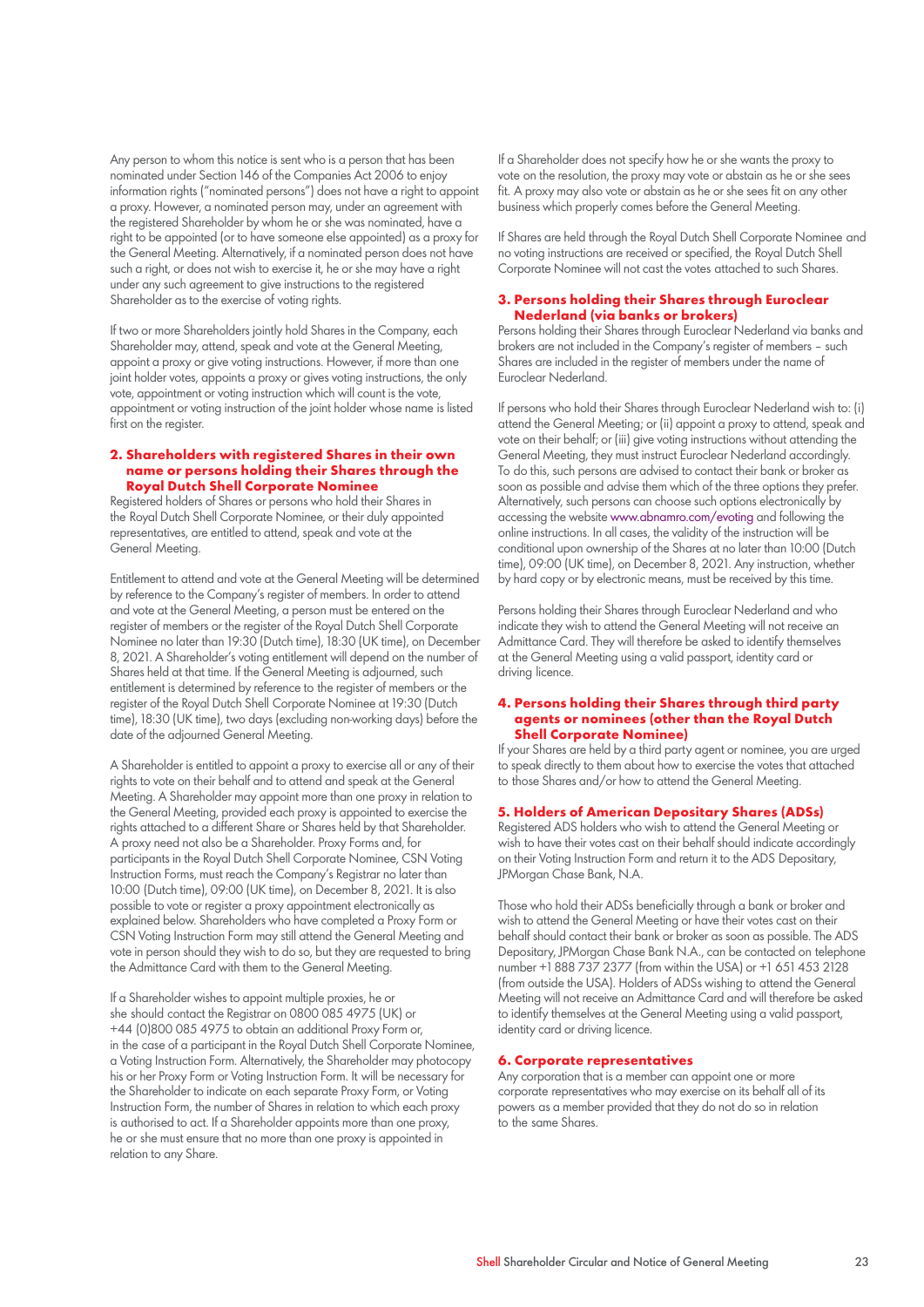#### **7. General Meeting webcast**

If you are unable to attend the General Meeting in person, you can watch the webcast which will be broadcast live at 10:00 (Dutch time), 09:00 (UK time), on the day of the General Meeting. Shareholders who wish to follow the General Meeting via the webcast should go to www.shell.com/gm/webcast and follow the online instructions. This webcast is not interactive, and it is not possible to vote or ask questions remotely. Shareholders should note that accessing any such webcast for viewing only will be for information only. Unlike virtually attending and participating, those simply watching the webcast will not be regarded as formally present at the meeting nor will arrangements be made for them to vote, submit questions by text or speak at the meeting via any such webcast.

The webcast may include the question and answer sessions with Shareholders present at the General Meeting, as well as background shots of those present in the auditorium.

#### **8. Virtually attending the General Meeting**

Shareholders who wish to register to virtually attend and participate (including by voting) in the General Meeting should go to https://web.lumiagm.com and refer to the instructions in the back of this Notice.

#### **9. Electronic voting and proxy appointment**

Registered Shareholders and those who hold their Shares through the Royal Dutch Shell Corporate Nominee who prefer to register a proxy appointment with the Registrar via the internet instead of by hard copy (sent by post or by hand) may do so by accessing the website www.sharevote.co.uk. Details of how to register an electronic proxy appointment and voting instructions are set out on the website, but please note the following:

- this method of registering proxies is an alternative to the traditional hard copy appointment of proxies, which will continue unaltered. The electronic facility is available to all Shareholders and those who use it will not be disadvantaged;
- this facility provides for the electronic appointment of a proxy and not direct electronic voting. Accordingly, the person appointed as proxy will have to attend the General Meeting and vote on behalf of the Shareholder;
- no special software is required in addition to internet access;
- to register on the website www.sharevote.co.uk, it will be necessary to quote the reference numbers which are set out on the top of your Proxy Form or Voting Instruction Form, or on your Notice of Availability. These numbers are unique to the particular holding and the General Meeting and contain special security aspects to prevent fraudulent replication;
- in the interests of security, the reference numbers will not be reissued, so if you consider that you might want to register your proxy appointment or your voting instructions electronically after submitting the paper form, please retain a note of the Voting ID, Task ID and Shareholder Reference Number before dispatching the paper form;
- an electronic appointment of a proxy or registration of voting instructions will not be valid if sent to any address other than submission via www.sharevote.co.uk and will not be accepted if found to contain a virus;
- the final time for receipt of proxies is 10:00 (Dutch time), 09:00 (UK time), on December 8, 2021. You may change your appointment or voting instructions by submitting a new form in either hard copy or electronic form; however, the new form must be received by the Registrar by this final time; and
- if two valid Proxy Forms or Voting Instruction Forms are received from the same Shareholder before the relevant closing time, the one last received will be counted.

#### **10. CREST electronic proxy appointment**

CREST Members who wish to appoint a proxy through the CREST electronic proxy appointment service may do so for the General Meeting and any adjournment(s) thereof by using the procedures described in the CREST Manual. CREST personal members or other CREST sponsored members, and those CREST Members who have appointed voting service provider(s), should refer to their CREST sponsor or voting service provider(s), who will be able to take the appropriate action on their behalf.

In order for a proxy appointment or instruction made using the CREST service to be valid, the appropriate CREST message (a "CREST Proxy Instruction") must be properly authenticated in accordance with Euroclear UK & International Limited's specifications and must contain the information required for such instructions, as described in the CREST Manual (available via www.euroclear.com). The message, regardless of whether it constitutes the appointment of a proxy or an amendment to the instruction given to a previously appointed proxy must, in order to be valid, be transmitted so as to be received by the Registrar (ID RA19) by the latest time(s) for receipt of proxy appointments specified in this Notice. For this purpose, the time of receipt will be taken to be the time (as determined by the timestamp applied to the message by the CREST Applications Host) from which the Registrar is able to retrieve the message by enquiry to CREST in the manner prescribed by CREST. After this time any change of instructions to proxies appointed through CREST should be communicated to the appointee through other means.

CREST Members and, where applicable, their CREST sponsors or voting service providers, should note that Euroclear UK & International Limited does not make available special procedures in CREST for any particular messages. Normal system timings and limitations will therefore apply in relation to the input of CREST Proxy Instructions. It is the responsibility of the CREST Member concerned to take (or, if the CREST Member is a CREST personal member or sponsored member or has appointed a voting service provider(s), to procure that his CREST sponsor or voting service provider(s) take(s)) such action as shall be necessary to ensure that a message is transmitted by means of the CREST system by any particular time. In this regard, CREST Members and, where applicable, their CREST sponsors or voting service providers, are referred in particular to those sections of the CREST Manual concerning practical limitations of the CREST system and timings.

The Company may treat as invalid a CREST Proxy Instruction in the circumstances set out in Regulation 35(5)(a) of the Uncertificated Securities Regulations 2001.

#### **11. Shareholders' right to ask questions**

The Company will be accepting Shareholders' questions at the General Meeting from those attending. Specific directions on how to ask a question for those attending virtually will be provided once you have accessed the meeting via https://web.lumiagm.com.

The Company must cause to be answered any question taken at the General Meeting relating to the business being dealt with at the General Meeting but no such answer need be given if:

- to do so would interfere unduly with the preparation for the General Meeting or involve the disclosure of confidential information;
- the answer has already been given on a website in the form of an answer to a question; or
- it is undesirable in the interests of the Company or the good order of the General Meeting that the question be answered.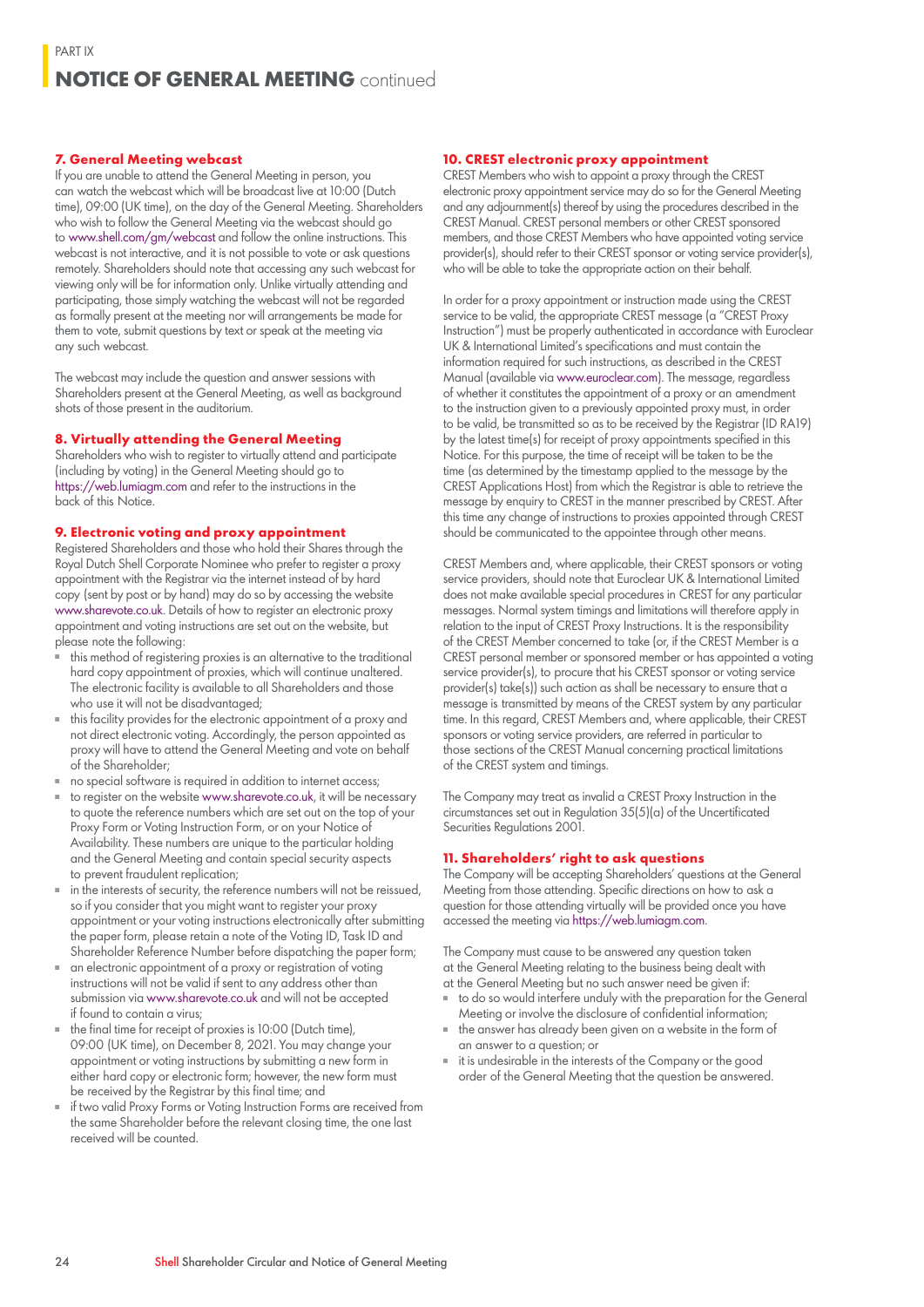#### **12. Other**

A copy of this Notice, and other information required by Section 311A of the Companies Act 2006, can be found at www.shell.com/gm.

Any electronic address in this Notice or any related documents (including the Proxy Form) may not be used to communicate with the Company for any purposes other than those expressly stated.

The total number of Royal Dutch Shell plc ordinary shares in issue as at November 11, 2021, is 7,723,407,059 Shares (being 4,101,239,499 A Shares and 3,622,167,560 B Shares), and 50,000 sterling deferred shares. The A Shares and the B Shares carry one vote each but the sterling deferred shares have no voting rights. The Company holds no Shares in treasury.

The following documents will be available for inspection during normal business hours at Shell Centre, 2 York Road, London, SE1 7LZ, at the Company's headquarters at Carel van Bylandtlaan 30, 2596 HR The Hague, the Netherlands, and www.shell.com/gm until the time of the General Meeting and will also be at the place of the General Meeting from at least 15 minutes prior to the General Meeting and until the conclusion of the General Meeting:

- a copy of the new articles of association of the Company being proposed in the Resolution; and
- a copy of the articles of association of the Company, marked to show all the changes proposed by the Resolution.

Shareholders should note, however, that these documents will not remain available for inspection at the Company's registered office after the date of the General Meeting.

The General Meeting will be conducted in English.

#### **13. Attendance arrangements** Location, date and time

The General Meeting will be held at Rotterdam Ahoy, Ahoyweg 10, 3084 BA Rotterdam, the Netherlands on Friday December 10, 2021 at 10:00 (Dutch time), 09:00 (UK time). Registration is open from 09:00 (Dutch time).

#### How to ask a question

#### Attending in person

There will be a dedicated question point located in the main auditorium. Ushers will be available to direct you to the question point and it is suggested that you sit in this area should you wish to raise a question.

#### Attending virtually

Only those Shareholders that virtually attend the meeting via https://web.lumiagm.com will be able to participate in the question and answer session. Specific details on how to ask a question will be provided once you have access to the General Meeting, on December 10, 2021.

#### Voting

The Resolution for consideration at the General Meeting will be decided by way of a poll rather than a show of hands. This means that a Shareholder has one vote for every Share held. It reflects the Company's established practice and ensures that Shareholders, including Shareholders who are not able to come to the General Meeting in person, have their votes taken into account. Poll cards will be distributed at the General Meeting for the purposes of voting.

#### Refreshments

Tea and coffee will be served before the General Meeting.

#### How to get there

#### Airport connections

Rotterdam The Hague Airport (www.rotterdamthehagueairport.nl/en/) is the nearest international airport to Rotterdam Ahoy. However, many travellers prefer to use Amsterdam Schiphol Airport (www.schiphol.nl) as it offers better public transport links.

#### Plan your route

Please go to https://www.ahoy.nl/bereikbaarheid where you can plan your route to the Rotterdam Ahoy by public transport, by car or by bike. A map of the venue and information on parking is also provided. Information is provided in Dutch and in English.

#### Shareholders with special needs

There will be an induction loop system for those with hearing difficulties. Persons in wheelchairs should contact a member of staff on arrival. Anyone accompanying a person in need of assistance will be admitted to the General Meeting.

#### **Security**

There will be a security check in the reception area at the venue, and a routine bag search will be undertaken. You will not be permitted to take liquids into the venue. Any other items deemed to be inappropriate will be removed and stored until the end of the event. Although unlikely, body searches may also be in operation. The use of electrical equipment and cameras will not be permitted during the General Meeting.

#### **Photography**

We may arrange for photographs to be taken throughout the premises for the duration of the General Meeting. These will be kept in the Company's photo library. These photographs may be used in future publications online or in print. If you attend the General Meeting in person, you may be included in photographs, the virtual meeting or in the webcast. Please note that the photographs and broadcast footage may be transferred outside the European Economic Area. A copy of the Company's Privacy Notices can be found on our website at www.shell.com/privacy.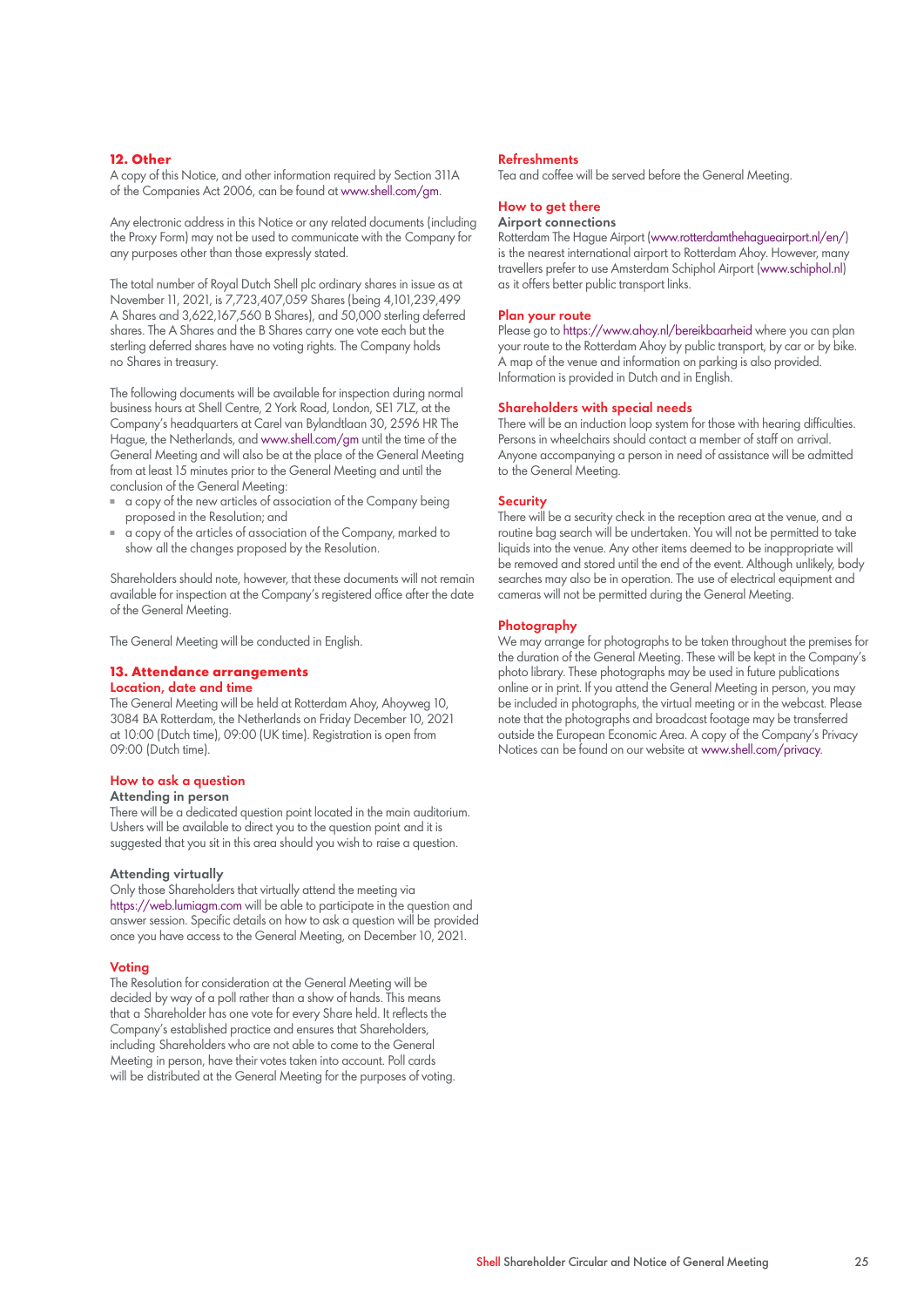## **HOW TO JOIN THE MEETING VIRTUALLY**

#### **MEETING ID: 118-215-874**

#### **MEETING ACCESS**

To access the meeting:

(a) Visit https://web.lumiagm.com on your smartphone, tablet or computer. You will need the latest versions of Chrome, Safari, Edge or Firefox. Please ensure your browser is compatible.

You will be prompted to enter the Meeting ID shown above. You will then be required to enter a login which is your:

(b) Shareholder Reference Number (SRN); and

(c) PIN (being the first two and last two digits of your SRN).

Your personalised SRN is printed on your proxy form. If you are unable to access your SRN and PIN, please contact the company's registrar, Equiniti Limited, using the details set out at the bottom of this page.

Duly appointed proxies and corporate representatives:

Following receipt of a valid appointment please contact Equiniti before 09:00 (UK Time) on Thursday December 9, 2021 at hybrid.help@equiniti.com for your unique SRN and PIN.





#### **BROADCAST**

If you are viewing the meeting on a mobile device and you would like to listen to the broadcast, press the broadcast icon at the bottom of the screen. If you are viewing the meeting on a computer, the broadcast will appear at the side automatically once the meeting has started.



#### **VOTING**

Once the voting has opened at the start of the General Meeting, the polling icon will appear on the navigation bar. From here, the resolution and voting choices will be displayed.

To vote, simply select your voting direction from the options shown on screen. A confirmation message will appear to show your vote has been received. To change your vote, simply select another direction. If you wish to cancel your vote, please press Cancel.

Once the Chair has opened voting, you can vote at any time during the meeting until the chair closes the voting on the resolution. At that point your last choice will be submitted. You will still be able to send messages and view the webcast whilst the poll is open.



#### **QUESTIONS**

Questions for the Board can be submitted to the Board on the day through the Lumi platform. Questions on the day can be submitted either as text via the Lumi messaging function or verbally via the teleconference. Details of how to access the teleconference will be provided on the day of the General Meeting once you are logged into the Lumi platform.

Questions will be moderated before being sent to the Chair. This is to avoid repetition and ensure the smooth running of the meeting. If multiple questions on the same topic are received, the Chair may choose to provide a single answer to address shareholder queries on the same topic.

If you are unable to access your SRN and PIN, please contact our registrar, Equiniti Limited, at hybrid.help@equiniti.com or call between 08:30 and 17:30 Monday to Friday (excluding UK public holidays) on 0800 085 4975 (UK) or +44 800 085 4975 if you are calling from outside the UK. Calls from outside the UK will be charged at the applicable international rate. Different charges may apply to calls from mobile telephones. Please note that calls may be monitored or recorded and Equiniti Limited cannot provide advice on the merits of the resolution set out in the Notice of General Meeting or give any financial, legal or tax advice.

#### **Requirements**

An active internet connection is required at all times in order to participate in the meeting. It is the user's responsibility to ensure you remain connected for the duration of the meeting.

#### **Webcast**

The live webcast will include the question and answer sessions with virtually attending shareholders. The webcast will also be broadcast to interested parties via the Shell website.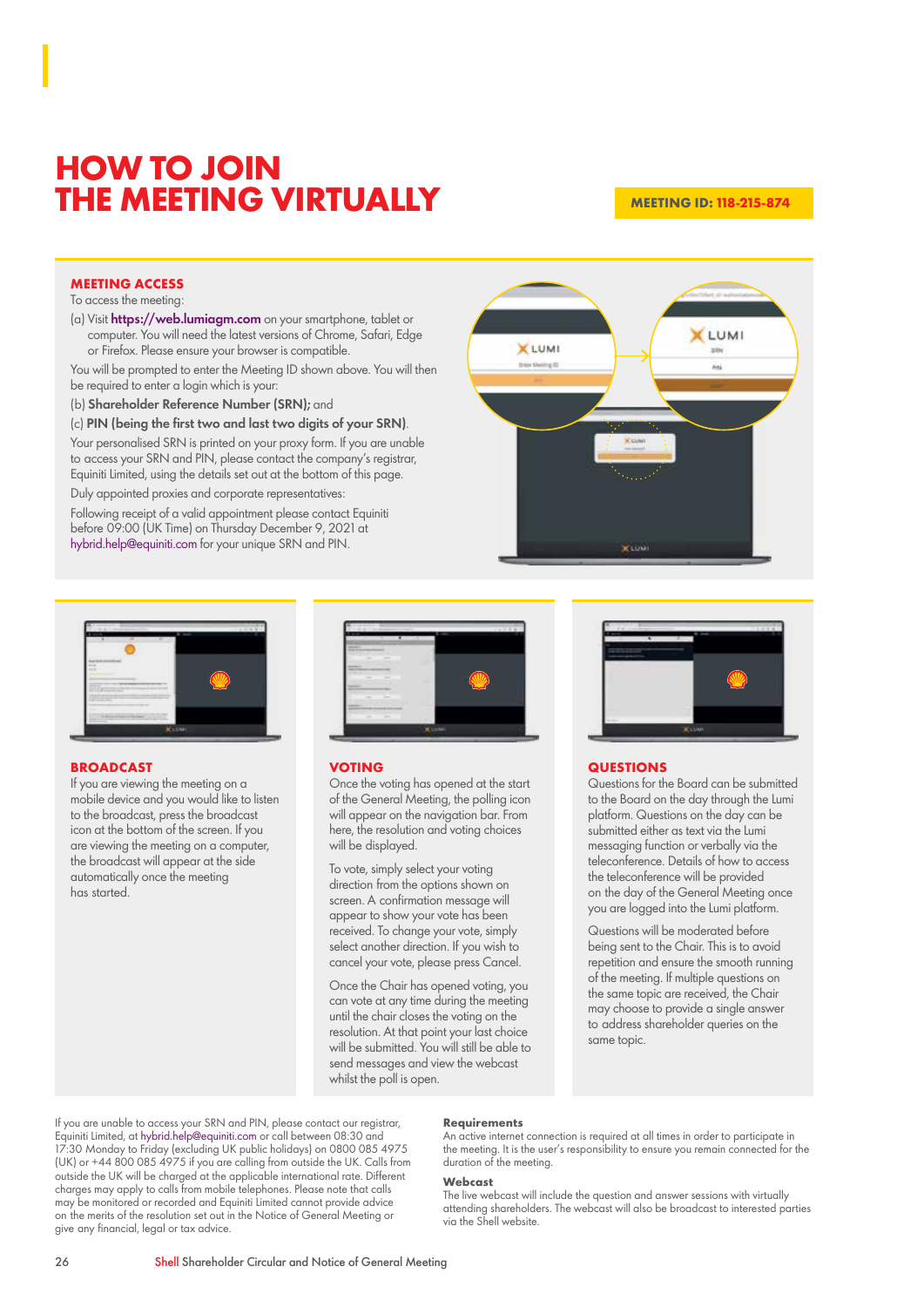